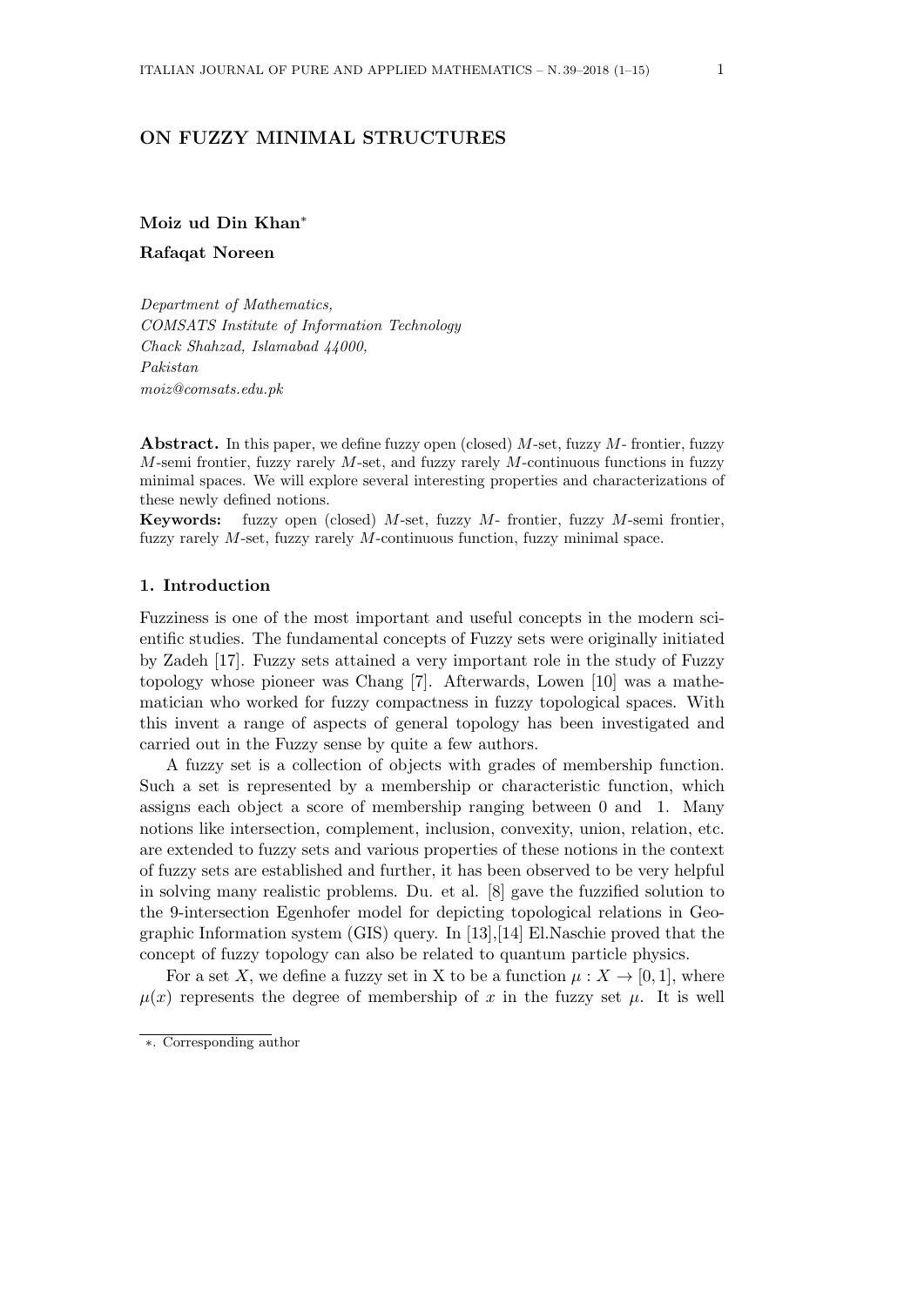known that the fuzzy set  $\mu$  in X is a set of ordered pairs, i.e.,  $\mu = \{(x, \mu(x))\}$  $x \in X$ . The family of all fuzzy sets on *X* is denoted by  $I^X$ , consisting of all the mappings from *X* to [0, 1]. Any subset *A* of a set *X* can be identified with its characteristic function  $\chi_A : X \to \{0,1\}$  defined by

$$
\chi_A(x) = \begin{cases} 1, & \text{if } x \in A \\ 0, & \text{if } x \notin A \end{cases}
$$

and such characteristic functions are fuzzy sets in *X*. The characteristic functions of subsets of a set *X* are referred to as the crisp fuzzy sets in *X.* Agd. El- Monsef and Ramadam introduced the concept of fuzzy supra- topology as follows. A collection of fuzzy sets  $F < I<sup>X</sup>$  is called a fuzzy supra topology on *X* if  $\overline{0}$ ,  $\overline{1} \in F$  and *F* is closed under arbitrary union. In continuation of the study of fuzzy sets, Alimohammady and Roohi [1], [2], [3], [4], [5], introduced and studied the notions of fuzzy minimal structures and fuzzy minimal spaces. It is pertinent to mention that the concept of minimal structures and minimal spaces was introduced by Maki [11],[12] in 1996.

A subfamily  $m_X$  of  $P(X)$  is called a minimal structure [12] on X, if  $\varphi \in m_X$ and  $X \in m_X$ . Each member of  $m_X$  is said to be an  $m_X$ -open set, and the complement of an  $m<sub>X</sub>$ -open set is said to be an  $m<sub>X</sub>$ -closed set. A minimal structure  $m_X$  on a non-empty set X is denoted by  $(X, m_X)$ . A family M of fuzzy sets in *X* is said to be a fuzzy minimal structure [3] on *X*, if  $\overline{0} \in M$ and  $\overline{1} \in M$ . In this case  $(X, M)$  is called a fuzzy minimal space. Each member of *M* is said to be a fuzzy *M*-open set, and the complement of a fuzzy M-open set is said to be a fuzzy *M*-closed set. In [16], for a fuzzy set  $\lambda$  on *X*, *M*-*Cl*( $\lambda$ ) and  $M\text{-}Int(\lambda)$  represents the closure and interior respectively with respect to the fuzzy minimal structure and are defined as follows :

$$
M - Cl(\lambda) = \land \{\mu : \lambda \le \mu; \mu^c \in M\},
$$
  

$$
M - Int(\lambda) = \lor \{\mu : \mu \le \lambda; \mu \in M\}.
$$

where  $FMC(X)$  (respectively,  $FMO(X)$ ) represents the collection of all fuzzy *M*-closed (respectively, fuzzy *M*-open) sets in *X*.

## **2. On fuzzy open-***M* **sets**

In this section, we will introduce and study the concept of fuzzy open-*M* set (fuzzy closed-*M* set).

**Definition 1.** Let  $M$  be a fuzzy minimal structure on  $X$ . A fuzzy set  $\lambda$  on  $X$  is *said to be an fuzzy open-M*(*respectively, fuzzy closed -M*) *set, if*  $M$ - $Int(\lambda) = \lambda$  $(respectively, M-Cl(\lambda) = \lambda).$ 

**Definition 2.** *A fuzzy M-open* (*respectively fuzzy M -closed*) *set is fuzzy open-M* (*respectively fuzzy closed-M*) *set, but not conversely which follows from the following example.*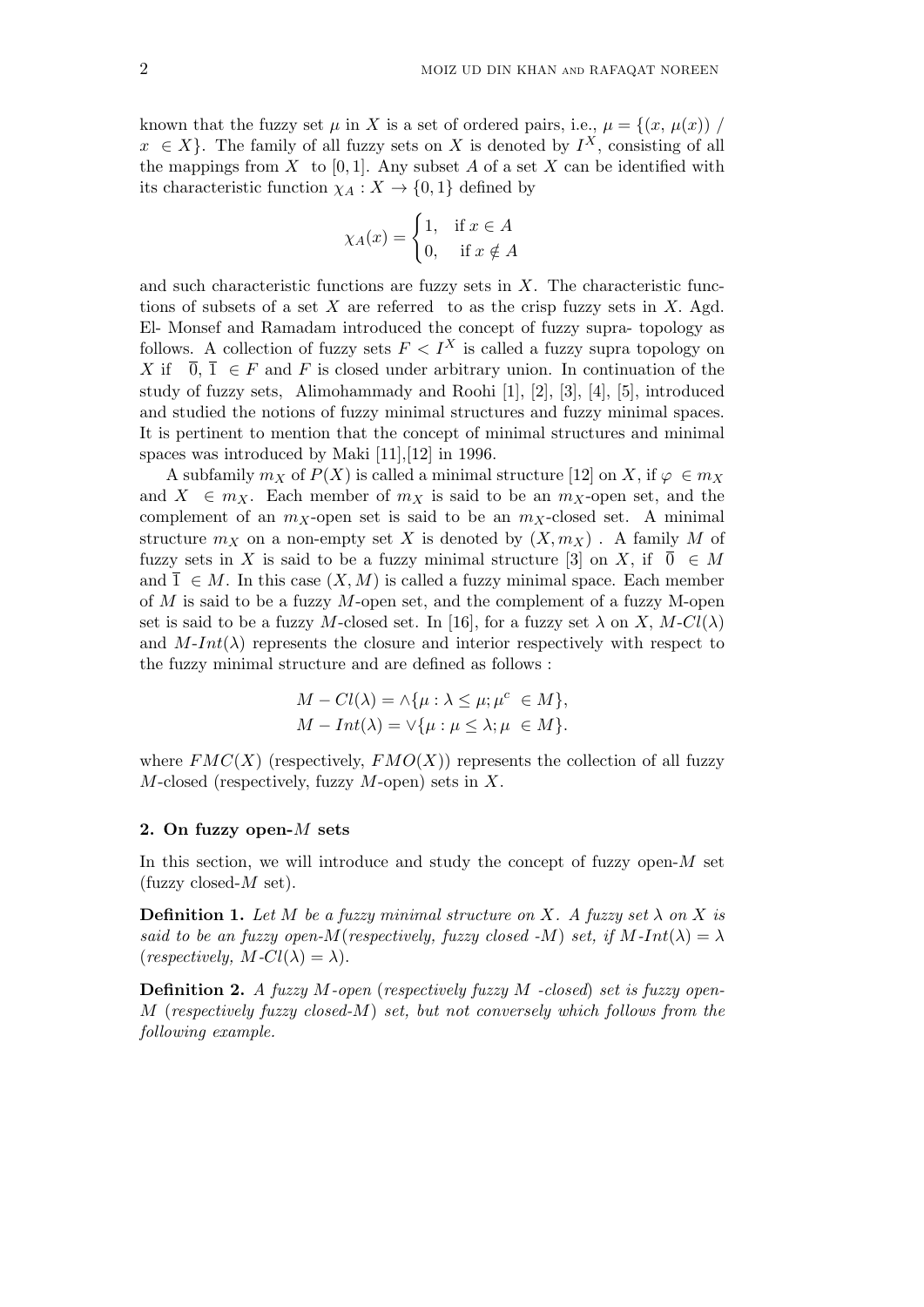**Example 3.** Let  $X = \{a, b, c\}$ ,  $M = \{\overline{0}, \overline{1}, \lambda, \mu, v\}$ , where  $\lambda = \{(a, 0.2), (b, 0.3),$  $(c,0)$ ,  $\mu = \{(a,0.2), (b,0.3), (c,0.1)\}, v = \{(a,0.7), (b,0.4), (c,0.5)\}.$ 

 $M$ -*Int*(*v*) =  $\vee$ { $\beta$  :  $\beta$  < *v* and  $\beta \in M$ } =  $\lambda \vee v \vee \mu = v$ . This implies that *v* is fuzzy open-*M* set as well as fuzzy *M*-open set.

Again, for  $M = {\overline{0}, \overline{1}, \lambda, \mu, v}$ , where  $\lambda = {\{(a, 0.3)\}, \mu = {\{(b, 0.4)\}, v =$  $\{(c, 0.5)\}\.$  Let  $\beta = \{(a, 0.3), (b, 0.4), (c, 0.5)\}\.$  Then  $M\text{-}Int(\beta) = \lambda \vee \mu \vee v = \beta$ . This gives that  $\beta$  is fuzzy open-*M* set, but it is not fuzzy *M*-open set, because  $\beta \notin M$ . Similarly  $\beta^c$  is a fuzzy closed-*M* set.

**Lemma 4.** For a fuzzy minimal space  $(X, M)$ , a fuzzy set  $\lambda$  on X is a fuzzy *open-M set, if and only if*  $\lambda^c = \overline{1} - \lambda$  *is a fuzzy closed-M set.* 

**Theorem 5.** *In fuzzy minimal space* (*X, M*)*, the collection of all fuzzy open-M sets forms a fuzzy supera topology on X.*

**Proof.** The fuzzy sets  $\overline{0}$ ,  $\overline{1}$  are obviously, fuzzy open-*M* sets. Let  $\mu = \vee \{ \Gamma_{\alpha} :$  $\alpha \in \Delta$  be a join of fuzzy open-*M* sets, we have *M*-*Int*(  $\Gamma_{\alpha}$ ) =  $\Gamma_{\alpha}$ , for each *α*. Now  $\Gamma_{\alpha} : \alpha \leq \mu$ , so  $\Gamma_{\alpha} = M\text{-}Int(\Gamma_{\alpha}) \leq \mu$  or  $\vee \{\Gamma_{\alpha} : \alpha \in \Delta\} = \vee \{M\text{-}Int(\Gamma_{\alpha}) \leq \mu \}$ *Int*(Γ<sub>α</sub> :  $\alpha \in \Delta$ )}  $\leq \mu$ , for each  $\alpha$ . Hence  $\mu = \sqrt{\{\Gamma_{\alpha} : \alpha \in \Delta\}} = \sqrt{\{M - \Gamma_{\alpha} : \alpha \in \Delta\}}$  $Int(\Gamma_{\alpha}) : \alpha \in \Delta$   $\leq M$ -*Int* $\{\vee \Gamma_{\alpha} : \alpha \in \Delta\} \leq M$ -*Int*(*µ*). But we know that  $M\text{-}Int(\mu) \leq \mu$ . This shows that  $\mu = M\text{-}Int(\mu)$ . This proves that arbitrary union of fuzzy open -*M* sets is an fuzzy open -*M* set.  $\Box$ 

**Remark 6.** Arbitrary (even finite) intersections (respectively, unions) of fuzzy open- $M$  sets (respectively, fuzzy closed- $M$ ) sets need not to be fuzzy open-*M* set (respectively, fuzzy closed-*M* set). This is evident from the following example.

**Example 7.** Let  $X = \{a, b, c\}$  and  $M = \{\overline{0}, \overline{1}, \lambda, \mu, v\}$ , where  $\lambda = \{(a, 0.3), (b, 0),$  $(c,0)$ ,  $\mu = \{(a,0), (b,0.4), (c,0.5), v = \{(a,0.2), (b,0.8), c, 0)\}\$  and let  $\alpha =$  $\{(a, 0.3), (b, 0.4), (c, 0.5)\}, \ \beta = \{(a, 0.2), (b, 0.8), (c, 0.5)\}, \ \gamma = \{(a, 0.7), (b, 0.6),$  $(c, 0.5)$ ,  $\delta = \{(a, 0.8), (b, 0.2), (c, 0.5)\}.$  Then  $M\text{-}Int(\alpha) = \alpha$ ,  $M\text{-}Int(\beta) = \beta$ ,  $M-Int(\alpha \wedge \beta) \neq \alpha \wedge \beta$ ,  $M-Cl(\gamma) = \gamma$ ,  $M-Cl(\delta) = \delta$  and  $M-Cl(\gamma \vee \delta) \neq \gamma \vee \delta$ .

### **3. Fuzzy** *M***-frontiers and fuzzy** *M***-semi frontiers**

In this section we will give more than a few properties of fuzzy *M*-frontier of a set and fuzzy *M*-semi frontiers of a set in fuzzy minimal spaces and these concepts are further supported by examples.

### **3.1 Fuzzy** *M***-frontiers**

**Definition 8.** *Let X be a non-empty set, which has a fuzzy minimal structure M and let* Γ *be a fuzzy set on X. Then fuzzy M-frontier of* Γ *in a fuzzy minimal space*  $(X, M)$  *is denoted by*  $M$ *-Fr*(Γ) *and defined by*  $M$ *-Fr*(Γ) =  $M$ *-Cl*(Γ)  $\wedge$   $M$ - $Cl(\overline{1} - \Gamma).$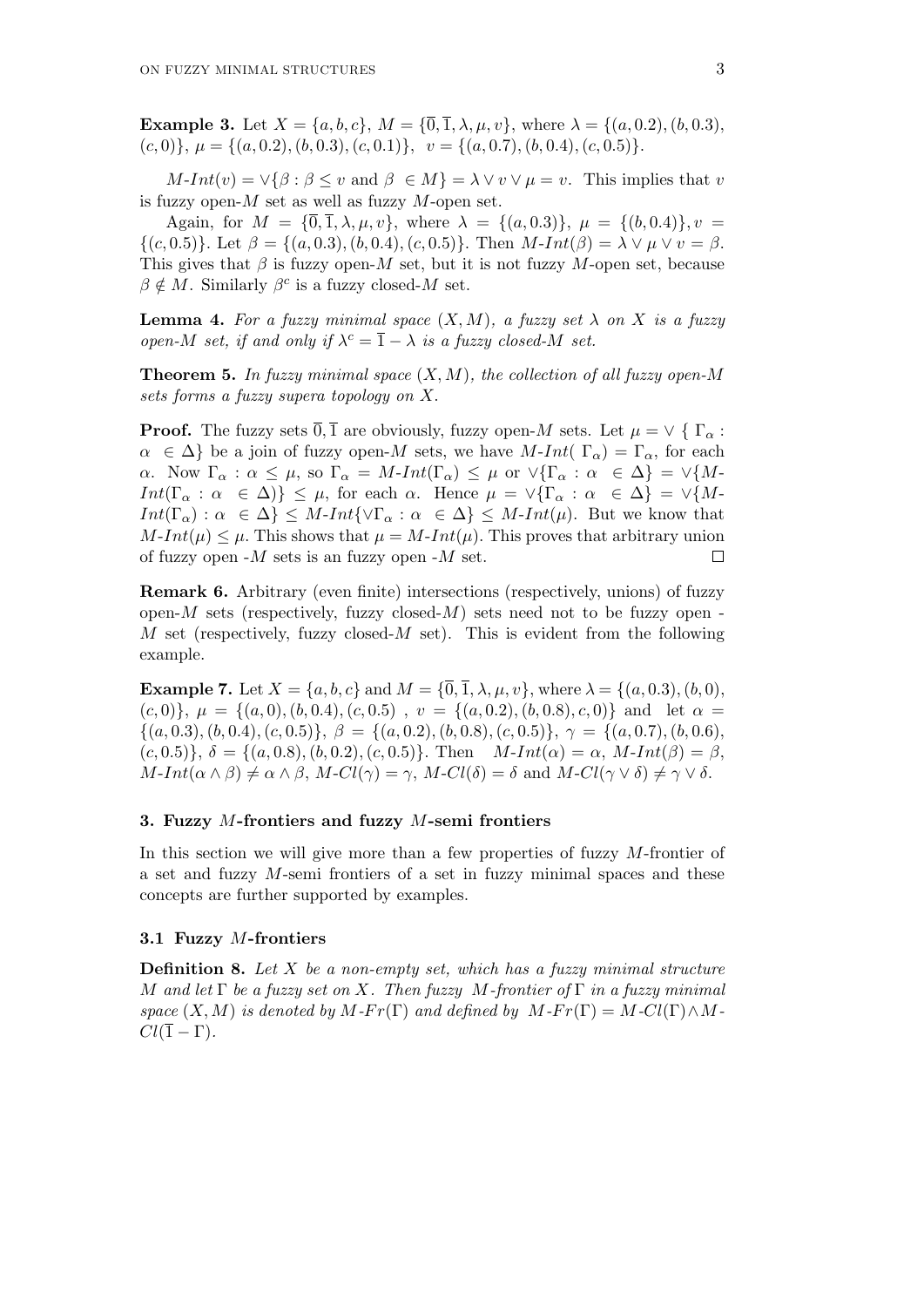**Theorem 9.** *Let* (*X, M*) *be a fuzzy minimal space and* Γ*be a fuzzy set, then:*

1)  $M$ *-Fr*( $\Gamma$ ) =  $M$ *-Fr*( $\Gamma$ <sup>c</sup>); 2) If  $\Gamma$  is a fuzzy *M*-closed set, then  $M-Fr(\Gamma) \leq \Gamma$ ; 3) If  $\Gamma$  is fuzzy *M*-open set, then  $M-Fr(\Gamma) \leq \Gamma$ ; 4) Let  $\Gamma \leq \mu$  and  $\mu \in FMC(X)$  (respectively,  $\mu \in FMO(X)$ ). Then M- $Fr(\Gamma) \leq \mu$  (respectively,  $M$ - $Fr(\Gamma) \leq \mu^{c}$ ); 5)  $(M-Fr(\Gamma))^c = M\text{-}Int(\Gamma) \vee M\text{-}Int(\Gamma^c)$  for any fuzzy set  $\Gamma$  in X.

**Proof.** Proof is simple and hence omitted.

**Theorem 10.** *Let* Γ*be a fuzzy set in a fuzzy minimal space* (*X, M*)*. Then:*

1)  $M$ *-Fr*(Γ) =  $M$ *-Cl*(Γ) –  $M$ *-Int*(Γ); 2)  $M\text{-}Fr(M\text{-}Int(\Gamma)) \leq M\text{-}Fr(\Gamma);$ 3)  $M\text{-}Fr(M\text{-}Cl(\Gamma)) \leq M\text{-}Fr(\Gamma);$ 4)  $M\text{-}Int(\Gamma) \leq \Gamma - M\text{-}Fr(\Gamma).$ 

**Proof.** Proof is simple, therefore omitted.

**Theorem 11.** Let  $\Gamma$  and  $\mu$  be fuzzy sets in a fuzzy minimal space  $(X, M)$ . Then  $M$ *-Fr*( $\Gamma \lor \mu$ )  $\leq M$ *-Fr*( $\Gamma$ )  $\lor M$ *-Fr*( $\mu$ )*.* 

**Proof.**  $M$ - $Fr(\Gamma \vee \mu) = M$ - $Cl(\Gamma \vee \mu) \wedge M$ - $Cl(\Gamma \vee \mu)^c$  $= (M\text{-}Cl(\Gamma) \vee M\text{-}Cl(\mu)) \wedge (M\text{-}Cl((\Gamma)^c \wedge (\mu)^c))$  $\leq$  (*M*-*Cl*(Γ) *∨ M*-*Cl*( $\mu$ )) *∧* (*M*-*Cl*(Γ)<sup>*c*</sup> *∧ M*-*Cl*( $\mu$ )<sup>*c*</sup>)  $\leq (M\text{-}Cl(\Gamma)\wedge(M\text{-}Cl(\Gamma)^c\wedge M\text{-}Cl(\mu)^c))\vee(M\text{-}Cl(\mu)\wedge(M\text{-}Cl(\Gamma)^c\wedge M\text{-}Cl(\mu)^c))$  $= (M-Fr(\Gamma) \wedge M\text{-}Cl(\mu)^c) \vee (M-Fr(\mu) \wedge M\text{-}Cl(\Gamma)^c) \leq M-Fr(\Gamma) \vee M-Fr(\mu).$ Therefore,  $M$ - $Fr(\Gamma \vee \mu) \leq M$ - $Fr(\Gamma) \vee M$ - $Fr(\mu)$ . The equality does not hold in general.  $\Box$ 

**Theorem 12.** *In a fuzzy minimal space*  $(X, M)$ *, for any two fuzzy sets*  $\Gamma$  *and*  $\mu$ , we have  $M-Fr(\Gamma \wedge \mu) \leq (M-Fr(\Gamma) \wedge M-Cl(\mu)) \vee (M-Fr(\mu) \wedge M-Cl(\Gamma)).$ 

**Proof.**  $M$ - $Fr(\Gamma \wedge \mu) = M$ - $Cl(\Gamma \wedge \mu) \wedge M$ - $Cl(\Gamma \wedge \mu)^c$  $\leq$  (*M*-*Cl*(Γ)∧ *M*-*Cl*( $\mu$ )) ∧ (*M*-*Cl*(Γ)<sup>*c*</sup>∨ *M*-*Cl*( $\mu$ )<sup>*c*</sup>)  $= (M\text{-}Cl(\Gamma) \land (M\text{-}Cl(\mu) \land M\text{-}Cl(\Gamma)^c)) \lor (M\text{-}Cl(\Gamma) \land (M\text{-}Cl(\mu) \land M\text{-}Cl(\mu)^c))$  $=(M-Fr(\Gamma) \wedge M\text{-}Cl(\mu)) \vee (M-Fr(\mu) \wedge M\text{-}Cl(\Gamma))$ . Therefore,  $M-Fr(\Gamma \wedge \mu) \leq$  $(M-Fr(\Gamma) \wedge M\text{-}Cl(\mu)) \vee (M-Fr(\mu) \wedge M\text{-}Cl(\Gamma)).$  $\Box$ 

**Corollary 13.** *For any two fuzzy sets* Γ *and µ in an fuzzy minimal space*  $(X, M)$ *, we have* :  $M$ *-Fr*( $\Gamma \wedge \mu$ )  $\leq M$ *-Fr*( $\Gamma$ ) $\vee$   $M$ *-Fr*( $\mu$ )*.* 

**Theorem 14.** For any fuzzy set  $\lambda$  in a fuzzy minimal space  $(X, M)$ , we have:

1)  $M-Fr(M-Fr(\lambda)) \leq M-Fr(\lambda);$ 2)  $M-Fr(M-Fr(M-Fr(\lambda))) \leq M-Fr(M-Fr(\lambda)).$ 

**Proof.** Proof is simple therefore omitted.

 $\Box$ 

 $\Box$ 

 $\Box$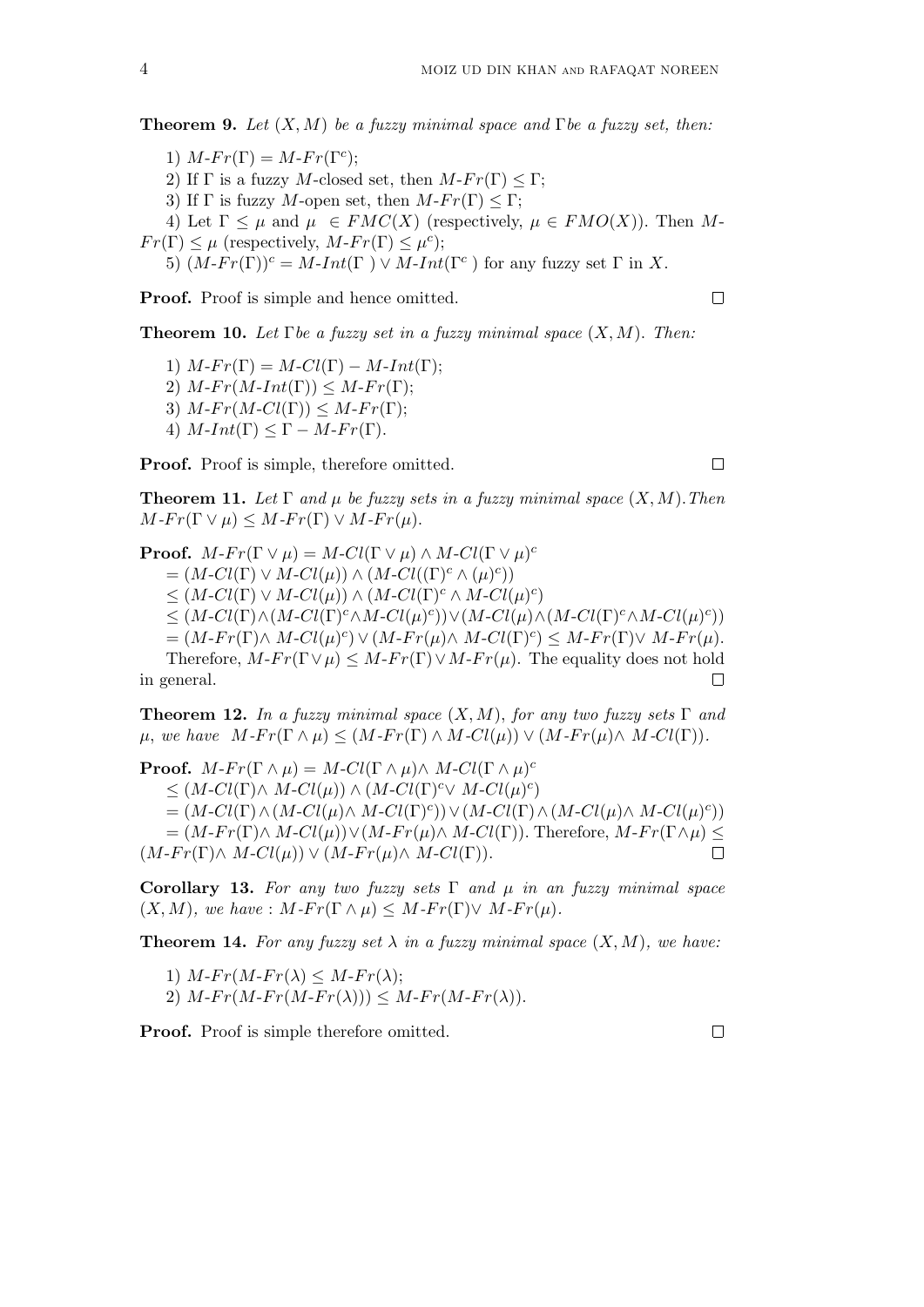**Remark 15.** The example below shows that equality in (1) of Theorem 14, does not satisfy always.

**Example 16.** Let  $X = \{e, g, h\}$  and  $M = \{\overline{0}, \overline{1}, \mu_1, \mu_2, \mu_3, \mu_4, \mu_5, \mu_6, \mu_7\}$ , where  $\mu_1 = \{(e, .5), (g, .7), (h, .3)\}, \quad \mu_2 = \{(e, .4), (g, .7), (h, .2)\}, \mu_3 = \{(e, .5), (g, .7),\}$  $(h, .1)$ ,  $\mu_4 = \{(e, .4), (g, .7), (h, .1)\}, \mu_5 = \{(e, .5), (g, .8), (h, .3)\}, \mu_6 = \{(e, .6), (h, .3)\}$ (*g, .*9)*,*(*h, .*3)*}, µ*<sup>7</sup> = *{*(*e, .*5)*,*(*g, .*7)*,*(*h, .*2)*}.*

Let  $\Gamma = \{(e, 2), (g, .5), (h, .9)\}$ *.* Then  $M$ - $Fr(\Gamma) = \overline{1}$ , but  $M$ - $Fr(M$ - $Fr(\Gamma)) =$  $\overline{0}$ .

**Definition 17** ([15]). *A function*  $f : (X, M_X) \rightarrow (Y, M_Y)$  *is fuzzy minimal continuous, if*  $f^{-1}(B) \in M_X$ *, for any*  $B \in M_Y$ *.* 

**Theorem 18.** Let  $(X, M_X)$  and  $(Y, M_Y)$  be two fuzzy minimal spaces and  $f: X \to Y$  *be a fuzzy*  $M$  *- continuous function, then fore very fuzzy set*  $\mu$  *in*  $Y$ ,  $we have: M_X-Fr(f^{-1}(\mu)) \leq f^{-1}(M_Y-Fr(\mu)).$ 

**Proof.** Let *f* be fuzzy *M* continuous function and  $\mu$  be a fuzzy set in *Y*. Then  $M_X$ - $Fr(f^{-1}(\mu)) = M_X$ - $Cl(f^{-1}(\mu)) \wedge M_X$ - $Cl(f^{-1}(\mu))$ <sup>c</sup>  $\leq f^{-1}(M_Y\text{-}Cl(\mu)) \wedge M_X$ - $Cl(f^{-1}(\mu)^c) = f^{-1}(M_Y \text{-} Cl(\mu)) \wedge f^{-1}(M_Y \text{-} Cl(\mu)^c) = f^{-1}(M_Y \text{-} Cl(\mu) \wedge M_Y \text{-} Cl(\mu)^c)$  $f^{-1}(M_Y - Fr(\mu))$ . Therefore,  $M_X - Fr(f^{-1}(\mu)) \leq f^{-1}(M_Y - Fr(\mu))$ . This proves the theorem.  $\Box$ 

## **3.2 Fuzzy** *M***-semi-frontier**

In 1960, Levine [9] defined semi-open sets in topological spaces. In this contrast, we define  $M$  -semi-open sets in fuzzy minimal space  $(X, M)$ . In this section we will study fuzzy  $M$ -semi frontier of fuzzy sets in fuzzy minimal space  $(X, M)$ . Several interesting relations are explored.

**Definition 19.** *Let* Γ *be a fuzzy set in X. Then,* Γ *is called a fuzzy M-semi open set of*  $(X, M)$ *, if there exists an*  $M$  *-open set v in*  $(X, M)$ *, such that*  $\nu \leq \Gamma \leq$ *M-Cl ν. The complement of fuzzy M-semi open set is fuzzy M-semi closed set. where F SC*(*X*) (*respectively, FMSO*(*X*)) *denote the collection of fuzzy M-semi closed (respectively, fuzzy M-semi open) sets in X.*

**Definition 20.** *Let* Γ*be a fuzzy set in fuzzy minimal space* (*X, M*)*. Then M -semi closure* (*briefly M-sCl*) *and M-semi interior* (*briefly M-sInt*) *of* Γ *are given as:*

 $M$ -*sCl*( $\Gamma$ ) =  $\wedge$  { $\beta|\Gamma \leq \beta, \beta$  is fuzzy  $M$ -semi closed in  $(X, M)$ },  $M$ - $sInt(\Gamma) = \vee \{\beta | \beta \leq \Gamma, \beta \text{ is fuzzy } M \text{-semiopenin } (X, M)\}.$ 

**Theorem 21.** Let  $\Gamma$  and  $\mu$  be fuzzy sets in fuzzy minimal space  $(X, M)$ . Then:

 $(1)$   $M\text{-}sInt(\Gamma \vee \mu) \geq M\text{-}sInt(\Gamma) \vee M\text{-}sInt(\mu);$  $(2)$   $M\text{-}sInt(\Gamma \wedge \mu) = M\text{-}sInt(\Gamma) \wedge M\text{-}sInt(\mu);$ (3)  $M$ - $sCl(\Gamma \vee \mu) = M$ - $sCl(\Gamma) \vee M$ - $sCl(\mu);$ (4)  $M$ *-sCl*(Γ $\wedge$   $\mu$ )  $\leq M$ *-sCl*(Γ) $\wedge$   $M$ *-sCl*( $\mu$ ).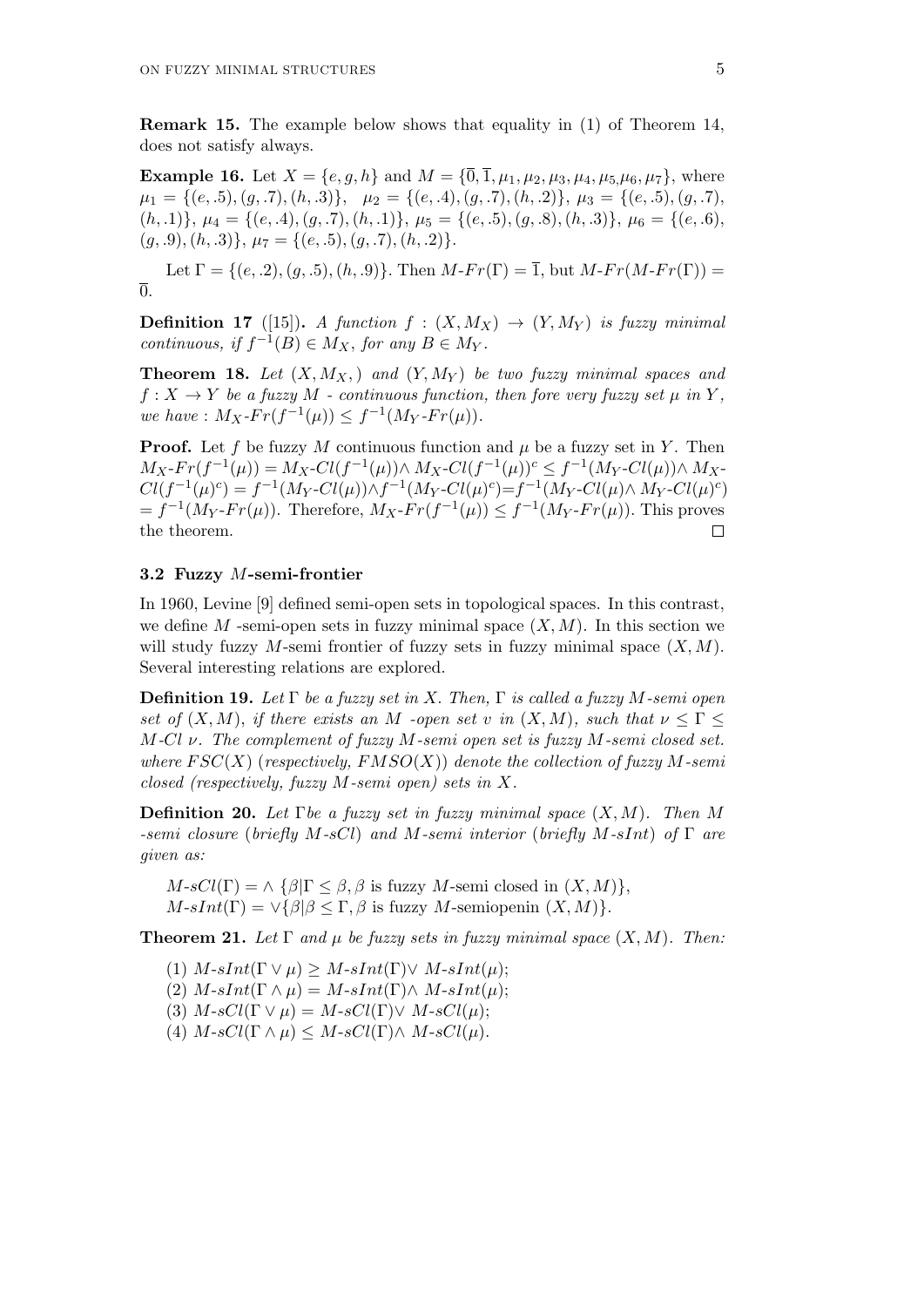$\Box$ 

- **Proof.** 1. *M*-*sInt*( $\Gamma$ ) and *M*-*sInt*( $\mu$ ) are both fuzzy *M* semi open sets and  $\Gamma$  *<*  $\Gamma$   $\vee$  *µ,*  $\mu$  *<i><*  $\Gamma$   $\vee$  *µ* imply that  $M\text{-}sInt(\Gamma)$  *<*  $M\text{-}sInt(\Gamma \vee \mu)$  and  $M\text{-}sInt(\mu) \leq M\text{-}sInt(\Gamma \vee \mu)$ . Combining,  $M\text{-}sInt(\Gamma) \vee M\text{-}sInt(\mu) \leq M\text{-}sInt(\mu)$  $sInt(\Gamma \vee \mu)$  or  $M\text{-}sInt(\Gamma \vee \mu) \geq M\text{-}sInt(\Gamma) \vee M\text{-}sInt(\mu)$ .
	- 2.  $\Gamma \wedge \mu \leq \Gamma$  and  $\Gamma \wedge \mu \leq \mu$  imply  $M\text{-}sInt(\Gamma \wedge \mu) \leq M\text{-}sInt(\Gamma), M\text{-}$  $sInt(\Gamma \wedge \mu) \leq M \cdot sInt(\mu)$  and therefore,  $M \cdot sInt(\Gamma \wedge \mu) \leq M \cdot sInt(\Gamma) \wedge$  $M\text{-}sInt(\mu)$ . Conversely,  $M\text{-}sInt(\Gamma) \leq \Gamma$  and  $M\text{-}sInt(\mu) \leq \mu$  implies M $sInt(\Gamma) \wedge M \cdot sInt(\mu) \leq \Gamma \wedge \mu$  and  $M \cdot sInt(\Gamma) \wedge M \cdot sInt(\mu)$  is fuzzy semi open. But  $M$ - $sInt(\Gamma \wedge \mu)$  is the largest fuzzy  $M$ -semi open set contained in  $\Gamma \wedge \mu$ , hence  $M\text{-}sInt(\Gamma) \wedge M\text{-}sInt(\mu) \leq M\text{-}sInt(\Gamma \wedge \mu)$ . This gives the equality.
	- 3. It follows easily from (2)*.*
	- 4. Since  $\Gamma \wedge \mu \leq \Gamma$ ,  $\Gamma \wedge \mu \leq \mu$  *M*-*sCl*( $\Gamma \wedge \mu$ )  $\leq M$ -*sCl*( $\Gamma \wedge \mu$ )  $\leq$  $M$ -*sCl*( $\mu$ ). Hence,  $M$ -*sCl*( $\Gamma \wedge \mu$ )  $\leq M$ -*sCl*( $\Gamma$ ) $\wedge M$ -*sCl*( $\mu$ ).

**Definition 22.** *Let* Γ*be a fuzzy set in fuzzy minimal space* (*X, M*)*. Then, the fuzzy M-semi frontier of*  $\Gamma$  *is defined as*  $M$ *-sFr*( $\Gamma$ ) =  $M$ *-sCl*( $\Gamma$ ) $\land$   $M$ *-sCl*( $\Gamma$ )<sup>*c*</sup>.  $M$ *-sFr*( $\Gamma$ ) may or may not be a fuzzy  $M$ *-semi closed set.* 

**Remark 23.** We note that  $\Gamma \lor M \text{-} sF r(\Gamma) \leq M \text{-} sCl(\Gamma)$ , for an arbitrary fuzzy set  $\Gamma$  in *X*, the equality in general, does not hold always as it is clear by the following example.

**Example 24.** Let  $X = \{e, q\}$  and fuzzy minimal structure defined on X be  $M = \{\overline{0}, \{e.4, g.8\}, \{e.6, g.9\}, \{e.5, g.7\}, \{e.5, g.2\}, \{e.8, g.7\}, \{e.3, g.2\}, \{e.4, g.7\},\$  ${e.4, g.2}, {e.6, g.7}, {e.5, g.8}, {e.8, g.8}, {e.6, g.8}, {e.8, g.9}, 1}.$ 

Then M-semi open sets are  $\overline{0}$ , {e.3, g.2}, {e.4, g.2}, {e.4, g.7}, {e.5, g.2}, {e.5,  $g.7\}, \{e.5, g.8\}, \{e.6, g.7\}, \{e.6, g.8\}, \{e.6, g.9\}, \{e.6, g.1\}, \{e.7, g.9\}, \{e.7, g.1\}, \{e.8, g.9\}$ *g.*8*}, {e.*8*, g.*9*}, {e.*8*, g*1*}, {e.*9*, g.*9*}, {e.*9*, g*1*},* 1*.*

Choose  $\Gamma = \{e.4, g.7\}$ , then by computation we get:  $M \cdot sF r(\Gamma) = M$  $sCl(\Gamma) \wedge M \cdot sCl(\Gamma^c) = \{a.5, b.3\},\$ 

 $Γ∨ M-sFr(Γ) = {a.5, b.7}$ *, M-sCl*(Γ) =  ${a.5, b.8} ≠ {a.5, b.7} = Γ∨ M$  $sFr(\Gamma)$ .

**Theorem 25.** Let  $\Gamma$  be a fuzzy set in fuzzy minimal space  $(X, M)$ , then the *following hold:*

- (1)  $M$ - $sFr(\Gamma) = M$ - $sFr(\Gamma^c)$ ;
- (2) If  $\Gamma$  is fuzzy *M*-semi closed, then  $M$ - $sFr(\Gamma) \leq \Gamma$ ;
- (3) If  $\Gamma$  is fuzzy *M* semi open, then  $M \text{-} sF r(\Gamma) \leq \Gamma^c$ ;

(4) Let  $\Gamma \leq \mu$  and  $\mu \in FMSC(X)$  (respectively,  $\mu \in FMSO(X)$ ). Then,  $M$ -*sFr*(Γ)  $\leq \mu$  (respectively,  $M$ -*sFr*(Γ)  $\leq \mu^c$ );

(5)  $(M \text{-} sFr(\Gamma))^c = M \text{-} sInt(\Gamma) \vee M \text{-} sInt(\Gamma^c);$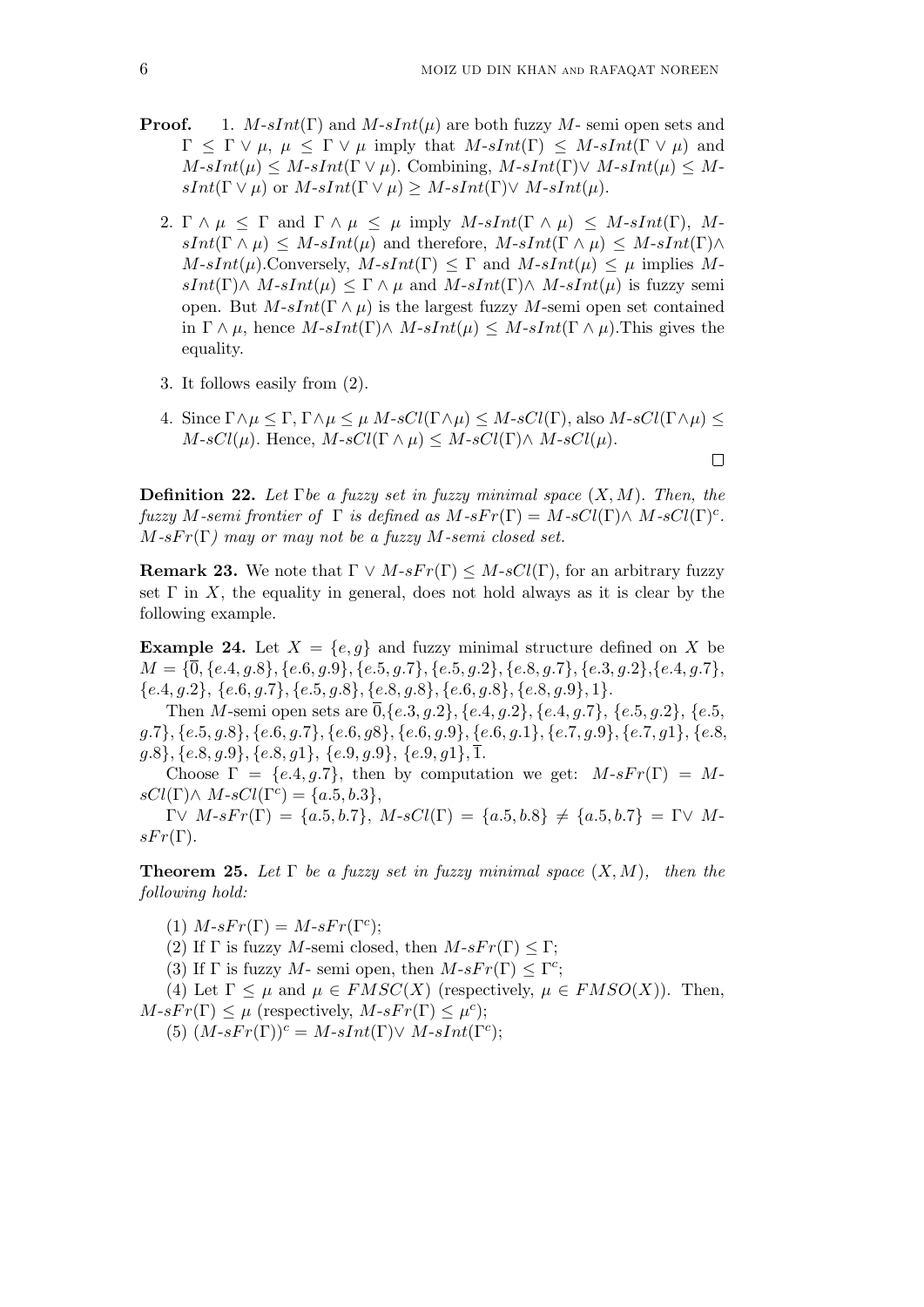(6)  $M$ - $sFr(\Gamma) \leq M$ - $Fr(\Gamma)$ ; (7)  $M$ - $sCl(M$ - $sFr(\Gamma))$   $\leq M$ - $Fr(\Gamma)$ .

**Theorem 26.** *Let* Γ*be a fuzzy set in an fuzzy minimal space X. Then:*

(1)  $M\text{-}sFr(\Gamma) = (M\text{-}sCl(\Gamma)) - (M\text{-}sInt(\Gamma));$  $(2)$  *M*-*sFr*(*M*-*sInt*(Γ))  $\leq$  *M*-*sFr*(Γ); (3)  $M$ - $sFr(M$ - $sCl(\Gamma)) \leq M$ - $sFr(\Gamma)$ ; (4)  $M\text{-}sInt(\Gamma) \leq \lambda - (M\text{-}sFr(\Gamma)).$ 

**Theorem 27.** Let  $\lambda$  and  $\mu$  be fuzzy  $M$ - sets in a fuzzy minimal structure space  $(X, M)$ *. Then*  $M \text{-} sF r(\lambda) \vee \mu$   $\leq M \text{-} sF r(\lambda) \vee M \text{-} sF r(\mu)$ .

The reverse inequality, in general is not true as shown in the following example.

**Example 28.** In the fuzzy minimal structure *M* of Example 24, we select fuzzy set  $\alpha = \{e.4, g.7\}$  and  $\beta = \{e.6, g.2\}$ , then computations gives

 $M \cdot sFr(\alpha) = M \cdot sCl(\alpha) \wedge M \cdot sCl(\alpha^c) = \{e.5, g.8\} \wedge \{e.6, g.3\} = \{e.5, g.3\}$  $M \cdot sFr(\beta) = M \cdot sCl(\beta) \wedge M \cdot sCl(\beta^c) = \{e.6, g.2\} \wedge \{e.5, g.8\} = \{e.5, g.2\}$  $M \cdot sFr(\alpha \vee \beta) = M \cdot sCl(\alpha \vee \beta) \wedge M \cdot sCl(\alpha \vee \beta)^c = \{e.6, g.8\} \wedge \{e.4, g.3\} =$ *{e.*4*, g.*3*} M*-*sFrα ∨ M*-*sFrβ* = {*e.*5*, g.*3}  $\lor$ {*e.*5*, g.*2} = {*e.*5*, g.*3} ≮ {*e.*4*, g.*3} =  $M$ *-sFr*( $\alpha \vee \beta$ ) Now we show that  $M-sF r\gamma \wedge M-sF r\delta \nless M-sF r(\gamma \wedge \delta)$ For this choose  $\gamma = \{e.4, g.8\}$  and  $\delta = \{e.6, g.3\}$ . Computations gives  $M \cdot sFr(\gamma) = M \cdot sCl(\gamma) \wedge M \cdot sCl(\gamma^c) = \{e.5, g.8\} \wedge \{e.6, g.3\} = \{e.5, g.3\}$  $M \cdot sFr(\delta) = M \cdot sCl(\delta) \wedge M \cdot sCl(\delta^c) = \{e.6, g.3\} \wedge \{e.5, g.8\} = \{e.5, g.3\}$  $M \cdot sFr(\gamma \wedge \delta) = M \cdot sCl(\gamma \wedge \delta) \wedge M \cdot sCl(\gamma \wedge \delta)^c = \{e.4, g.3\} \wedge \{e.6, g.8\}$ *{e.*4*, g.*3*}*  $M$ -*sFr*( $\gamma$ ) $\land$   $M$ -*sFr*( $\delta$ ) = {*e.*5*, g.*3}  $\land$  {*e.*5*, g.*3} = {*e.*5*, g.*3}  $M$ -*sFr*( $\gamma$ ) $\land$   $M$ -*sFr*( $\delta$ ) = { $e.5, g.3$ }  $\leq$  { $e.4, g.3$ } =  $M$ -*sFr*( $\gamma \land \delta$ )

**Theorem 29.** For any fuzzy  $M$ -sets  $\lambda$  and  $\mu$  in a fuzzy minimal space  $(X, M)$ .  $M-sFr(\lambda \wedge \mu) \leq (M-sFr(\lambda) \wedge M-sCl(\mu)) \vee (M-sFr(\mu) \wedge M-sCl(\lambda))$ 

**Proof.**  $M$ - $sFr(\lambda \wedge \mu) = M$ - $sCl(\lambda \wedge \mu) \wedge M$ - $sCl(\lambda \wedge \mu)^c$  $\leq$  (*M*-*sCl*( $λ$ )*∧ M*-*sCl*( $μ$ )) *∧* (*M*-*sCl*( $λ$ )<sup>*c*</sup> $∨$  *M*-*sCl*( $μ$ <sup>*c*</sup>) =  $M$ -sCl( $\lambda$ ) $\wedge$ ( $M$ -sCl( $\mu$ ) $\wedge$   $M$ -sCl( $\lambda$ <sup>c</sup>) $\vee$ ( $M$ -sCl( $\lambda$ ) $\wedge$ ( $M$ -sCl( $\mu$ ) $\wedge$   $M$ -sCl( $\mu$ <sup>c</sup>))  $= (M-sFr(\lambda) \wedge M-Cl(\mu)) \vee (M-sFr(\mu) \wedge M-sCl(\lambda)).$ Therefore,  $M \text{-} sF r(\lambda \wedge \mu) \leq (M \text{-} sF r(\lambda) \wedge M \text{-} sC l(\mu)) \vee (M \text{-} sF r(\mu) \wedge M \text{-} sF r(\mu)$  $sCl(\lambda)$  $\Box$ 

The reverse inequality in general is not true as shown by the following example: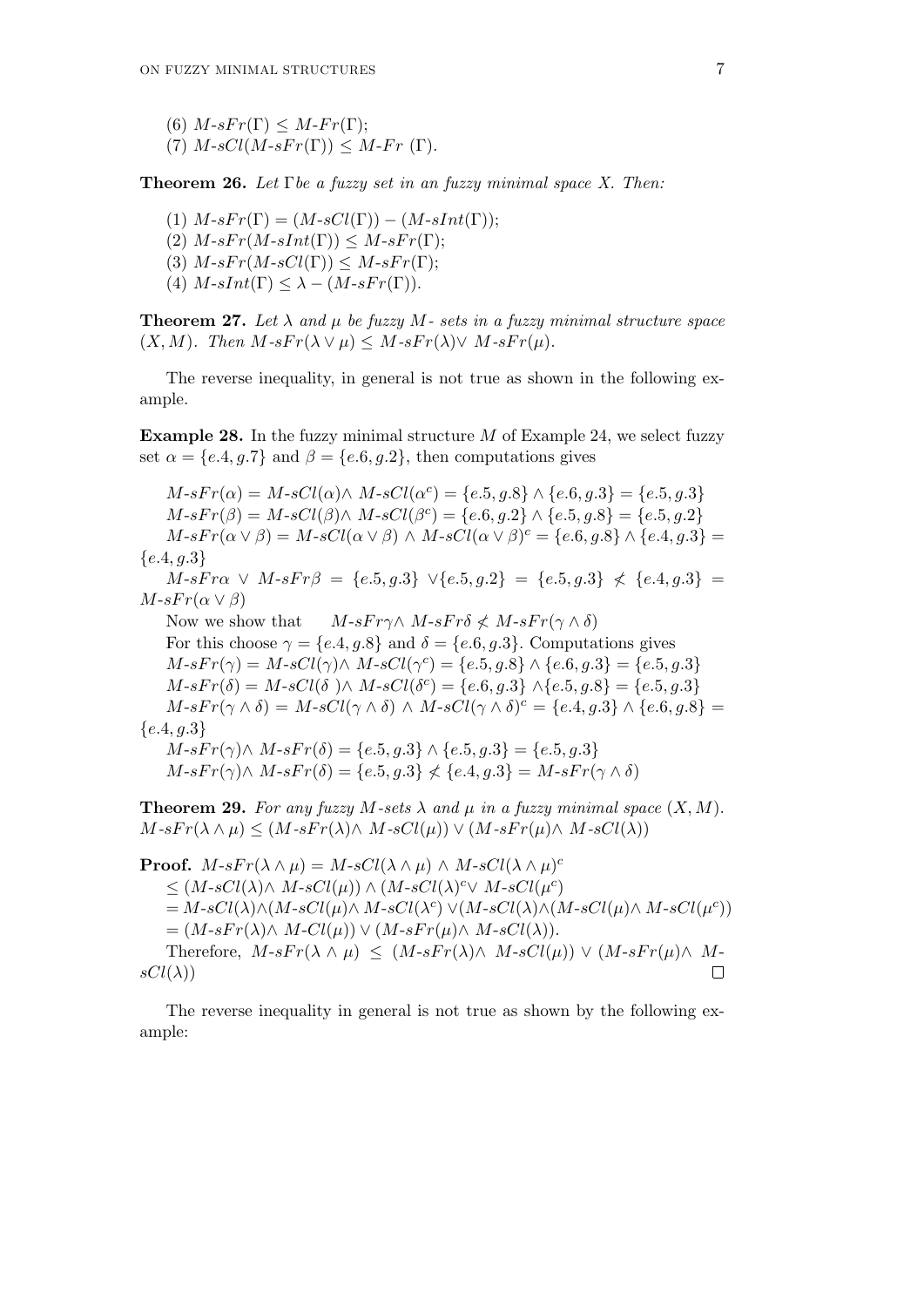**Example 30.** In the fuzzy minimal structure *M* of Example 24, we choose fuzzy set  $\gamma = \{e.4, q.8\}$  *and*  $\delta = \{e.6, q.3\}$ , then computations gives

$$
(M \cdot sFr(\gamma) \land M \cdot sCl(\delta)) = \{e.5, g.8\} \land \{e.6, g.3\} = \{e.5, g.3\}
$$
  
\n
$$
(M \cdot sFr(\delta) \land M \cdot sCl(\gamma)) = \{e.5, g.3\} \land \{e.5, g.8\} = \{e.5, g.3\}
$$
  
\n
$$
(M \cdot sFr(\gamma) \land M \cdot sCl(\delta)) \lor (M \cdot sFr(\gamma) \land M \cdot sCl(\delta)) = \{e.5, g.3\} \land \{e.5, g.3\}
$$
  
\n
$$
= \{e.5, g.3\} \nless \{e.4, g.3\} = M \cdot sFr(\gamma \land \delta)
$$

**Theorem 31.** Let  $f: X \to Y$  be a fuzzy  $M$ - continuous function, then  $M$ *sFr*( $f^{-1}(\mu)$ ) ≤  $f^{-1}(M$ -*sFr*( $\mu$ ))

**Proof.** Since f is fuzzy M-continuous function and  $\mu$  be a fuzzy M set in Y. Then

$$
M_{X} \cdot sFr(f^{-1}(\mu)) = M_{X} \cdot sCl(f^{-1}(\mu)) \wedge M_{X} \cdot sCl(f^{-1}(\mu^{c}))
$$
  
\n
$$
\leq f^{-1}(M_{Y} \cdot sCl(\mu)) \wedge M_{X} \cdot sCl(f^{-1}(\mu^{c}))
$$
  
\n
$$
= f^{-1}(M_{Y} \cdot sCl(\mu)) \wedge f^{-1}(M_{Y} \cdot sCl(\mu^{c}))
$$
  
\n
$$
= f^{-1}(M_{Y} \cdot sCl(\mu) \wedge M_{Y} \cdot sCl(\mu^{c})
$$
  
\n
$$
= f^{-1}(M_{Y} \cdot sFr(\mu)).
$$
  
\nTherefore  $M_{X} \cdot sFr(f^{-1}(\mu)) \leq f^{-1}(M_{Y} \cdot sFr(\mu)).$ 

#### **4. Fuzzy rarely-***M* **sets**

The aim of this sectionis to define fuzzy rarely- *M* sets and fuzzy dense-*M* sets. Some properties of these sets are studied. It is also shown that the non-zero (respectively, non universal) fuzzy rare- *M* set (respectively, fuzzy dense-*M* set) is not fuzzy open-*M* set (respectively, fuzzy closed-*M* set).

**Definition 32.** *A fuzzy set*  $\lambda$  *on*  $X$  *is said to be a fuzzy rare-M set, if*  $M$ - $Int(\lambda) = \overline{0}.$ 

**Definition 33.** Let  $\lambda$  be a fuzzy set on X. It is said to be a fuzzy dense-M set, *if*  $M$ *-Cl*( $\lambda$ ) =  $\overline{1}$ *.* 

**Example 34.** Let  $X = \{e, g, h\}$ ,  $M = \{\overline{0}, \overline{1}, \Gamma, \mu, \nu\}$ , where  $\Gamma = \{(e, 0.3), (g, 0.2),\}$  $\{(h,0)\}\mu = \{(e,0.1), (g,0), (h,0.2)\}\mu = \{(e,0), (g,0.1), (h,0.1)\}\.$  Let  $\alpha =$  $\{(e,0),(g,0),(h,0.1)\},\ \beta=\{(e,1),(g,0.9),(h,1)\},\ \delta=\{(e,0.3),(g,0.2),(h,0.1)\}.$ Then  $M$ - $Int(\alpha) = \overline{0}$  gives  $\alpha$  is a fuzzy rare  $M$  -set. Again  $M$ - $Cl(\beta) = \overline{1}$  gives *β* is fuzzy dense *M* -set. *M*-*Int*( $\delta$ )  $\neq$  0 and *M*-*Cl*( $\delta$ )  $\neq$  1. This gives that  $\delta$  is neither fuzzy rarely-*M* set and nor fuzzy dense- *M* set.

**Theorem 35.** *A fuzzy set*  $\lambda$  *on*  $X$  *is a fuzzy rare-M set, if and only if*  $\lambda^c$  *is a fuzzy dense -M set.*

**Proof.** Let  $\lambda$  be fuzzy rare-*M* set. Then  $M$ -*Int*( $\lambda$ ) =  $\overline{0}$  or  $\overline{1}$ - $M$ -*Int*( $\lambda$ ) =  $\overline{1}$ - $\overline{0}$ .  $M$ - $Cl(\overline{1} - \lambda) = \overline{1}$  or  $M$ - $Cl(\lambda^c) = \overline{1}$  and conversely, let  $\lambda^c$  be fuzzy rare-*M* set.Then  $M$ - $Cl(\lambda^c) = \overline{1}$  or  $\overline{1} - M$ - $Cl(\lambda) = \overline{1} - \overline{1}$ . That is  $M$ - $Int(\overline{1} - \lambda) = \overline{0}$  or  $M$ *-Int*( $\lambda^c$ ) =  $\overline{0}$ .  $\Box$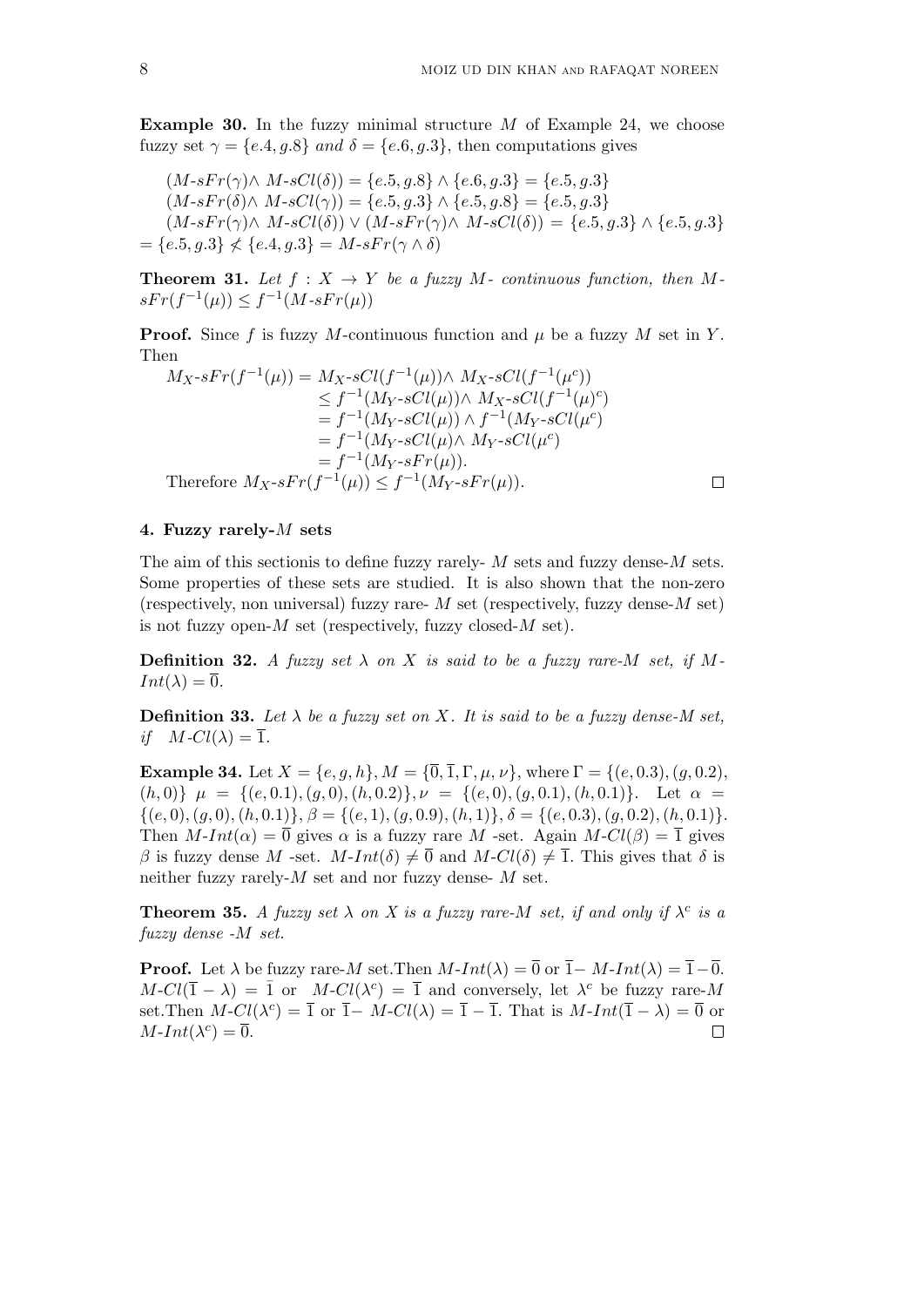**Theorem 36.** *A fuzzy set*  $\lambda$  *on*  $X$  *is both a fuzzy open -* $M$  *set and a fuzzy rare - set, if and only if it is the*  $\overline{0}$  *set.* 

**Proof.** Let  $\lambda$  be a fuzzy set which is a fuzzy open -*M* set and a fuzzy rare-*M* set, if and only if  $M$ - $Int(\lambda) = \lambda = \overline{0}$ .  $\Box$ 

**Corollary 37.** *A fuzzy set*  $\lambda$  *on*  $X$  *is both an fuzzy closed*  $M$ *-set and fuzzy dense*  $M$ *-set, if and only if it is*  $\overline{1}$  *set.* 

**Remark 38.** Since fuzzy *M*-open sets are fuzzy open-*M* sets, a fuzzy *M*-open set other than  $\overline{0}$  would be a fuzzy rare- M set gives a contradiction. Hence no fuzzy *M*-open set other than  $\overline{0}$  is a fuzzy rare-*M* set. Similarly the fuzzy *M* -closed set, which is also a fuzzy dense  $-M$  set is  $\overline{1}$ .

**Remark 39.** A fuzzy set  $\lambda$  on X can be both a fuzzy rare- $M$  set and a fuzzy dense -*M* set.This follows from the following example.

**Example 40.** Let  $X = \{a, b, c\}$  and  $M = \{\overline{0}, \overline{1}, \lambda\}$ , where  $\lambda = \{(a, 0.1), (b, 0.2),$ (*c,* 0*.*6)<sup>}</sup>. Consider the set  $\mu = \{(a, 0.1), (b, 0.1), (c, 0.6)\}$ . Then  $M\text{-}Cl(\mu) = \overline{1}$ ,  $M\text{-}Int(\mu) = \overline{0}$ . So  $\mu$  is both fuzzy rare-*M* set and a fuzzy dense -*M* set.

**Theorem 41.** *A fuzzy set*  $\lambda$  *of*  $(X, M)$  *is both a fuzzy rare-M set and a fuzzy dense-M set, if and only if there exists neither a fuzzy M- open set contained in*  $\lambda$  *nor a fuzzy M*-closed set containing  $\lambda$ , except for  $\overline{0}$  and  $\overline{1}$  respectively.

**Proof.** A fuzzy set  $\lambda$  of  $(X, M)$  is both a fuzzy rare- M set and a fuzzy dense-*M* set, then by definition  $M - Cl(\lambda) = \overline{1}$  and  $M - Int(\lambda) = \overline{0}$ . This implies that  $\lambda$ contains neither fuzzy  $M$ - open set except  $\overline{0}$  nor contained in fuzzy  $M$ - closed set except  $\overline{1}$  and conversely.  $\Box$ 

**Remark 42.** If a fuzzy set  $\lambda$  of  $(X, M)$  is both a fuzzy rare- M set and a fuzzy dense- *M* set. Then  $\lambda$  is neither an fuzzy *M*-open set nor a fuzzy *M*-closed set. Converse needs not be true as follows from the following example.

**Example 43.** Let  $X = \{a, b, c\}$ ,  $M = \{\overline{0}, \overline{1}, \lambda\}$ .  $\lambda = \{(a, 0.2), (b, 0), (c, 0)\}$ . Let  $\mu = \{(a, 0), (b, 0.5), (c, 0)\}$ . Then  $\mu$  is neither fuzzy *M*-open set nor fuzzy *M*closed set. But  $M$ -*Int*( $\mu$ ) =  $\overline{0}$ ,  $M$ - $Cl(\mu) = \{(a, 0.8), (b, 1), (c, 1)\}\neq \overline{1}$ , that is  $\mu$ is not a fuzzy dense-*M* set.

**Theorem 44.** In a fuzzy minimal space $(X, M)$ :

- 1.  $\overline{1}$  is a fuzzy dense-*M* set, but it is not a fuzzy rare-*M* set.
- 2.  $\overline{0}$  is a fuzzy rare-*M* set, but it is not a fuzzy dense-*M* set.
- 3. Arbitrary intersection (respectively union) of fuzzy rare-*M* (respectively fuzzy dense- $M$ ) set is fuzzy rare- $M$  (respectively fuzzy dense- $M$ ) set.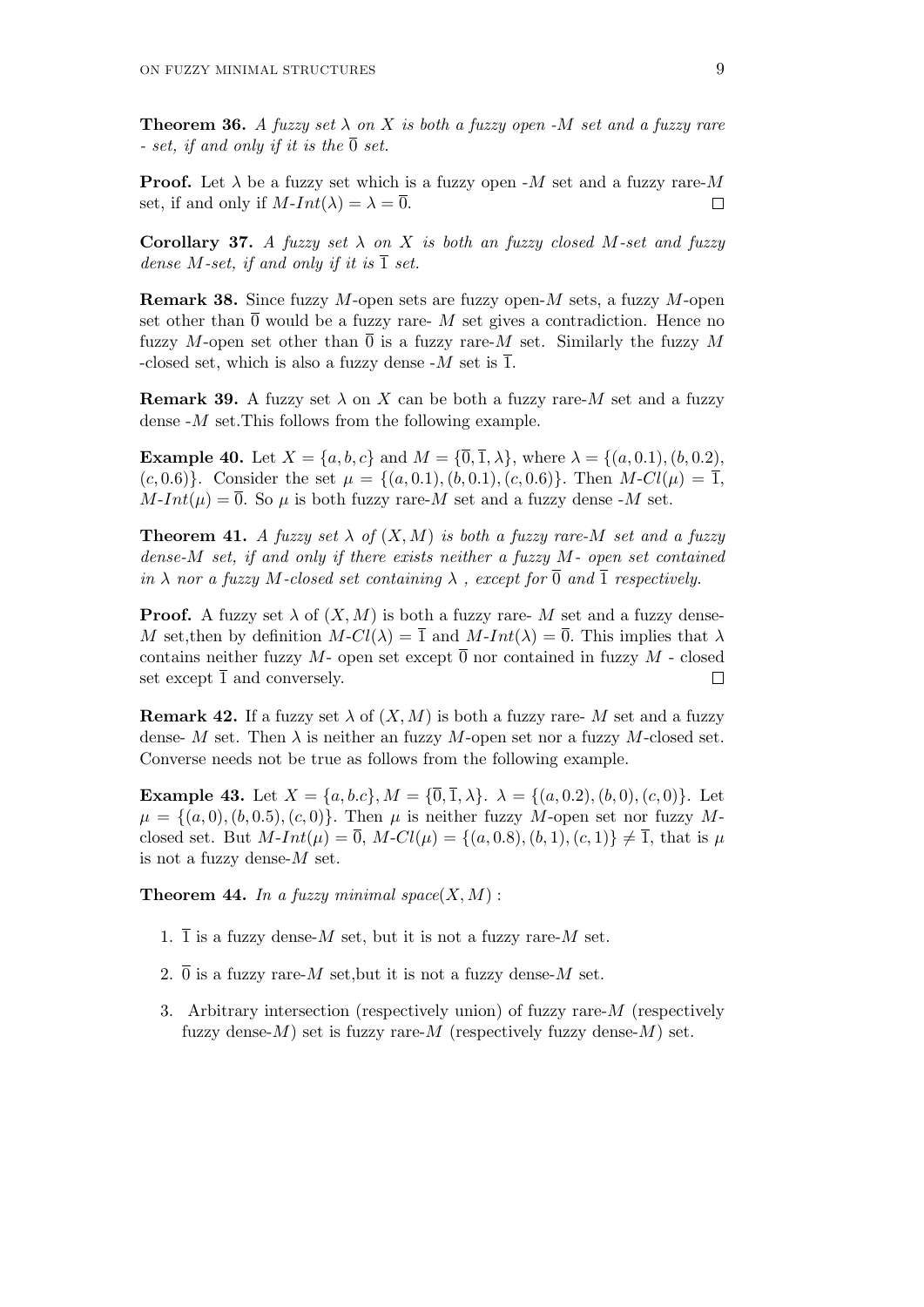**Proof.** (1) and (2) are obvious . (3) Let  $\lambda = \wedge \{\Gamma_{\alpha} : \alpha \in \Delta \}$  be an arbitrary intersection of fuzzy rare *M* sets, that is  $M$ - $Int(\Gamma_\alpha) = \overline{0}$ , for each  $\alpha \in \Delta$ . Then  $\wedge$ {*M*-*Int*(Γ<sub>α</sub>) :  $\alpha \in \Delta$ } = 0*.* We know that  $\overline{0} = \wedge$ {*M*-*Int*(Γ<sub>α</sub>) :  $\alpha \in \Delta$ } ≥  $M$ -*Int*  $\wedge$ { $(\Gamma_{\alpha})$  :  $\alpha \in \Delta$ }. This implies that  $\overline{0} \geq M$ -*Int*(Γ) or  $M$ -*Int*(Γ) =  $\overline{0}$ *.* Similarly, it can be shown that arbitraryunion of fuzzy dense -*M* sets is fuzzy dense -*M* set.  $\Box$ 

**Remark 45.** Finite unions of fuzzy rare- *M*sets need not be fuzzy rare- *M* set. This follows from the following example:

**Example 46.** Let  $X = \{a, b, c\}$ ,  $M = \{\overline{0}, \overline{1}, \lambda, \mu, \nu\}$ , where  $\lambda = \{(a, .4), (b, .8),$ (*c, .*4)*}, µ* = *{*(*a, .*1)*,*(*b, .*4)*,*(*c, .*1)*}, ν* = *{*(*a, .*2)*,*(*b, .*5)*,*(*c, .*6)*}*

Let  $\alpha = \{(a, 1), (b, 4), (c, 0)\}\ \beta = \{(a, 1), (b, 3), (c, 5)\}\ \gamma = \{(a, 0), (b, 0),$  $(c, 2)$ . Then  $M\text{-}Int(\alpha) = 0$ ,  $M\text{-}Int(\beta) = \overline{0}$ . Here  $\alpha \vee \beta = \{(a, 1), (b, 0.4), (c, 0.5)\}$ gives  $M$ *-Int*( $\alpha \vee \beta$ )  $\neq 0$ 

**Theorem 47.** *A fuzzy set*  $\lambda$  *of*  $(X, M)$  *is a fuzzy dense* - *M (respectively fuzzy rare-M ) set, if and only if for e very fuzzy open- M* (*respecti vely fuzzy closed-M*) *set*  $\mu$  *satisfying*  $\lambda \leq \mu$  (*respectively*  $\mu \leq \lambda$ ) *we have*  $M$ *-Cl*( $\lambda$ )  $> \mu$  (*respectively*  $M$ *-Int*( $\lambda$ )  $\lt$   $\mu$ ).

**Proof.** First, assume that  $\lambda$  is a fuzzy dense-*M* set and take a fuzzy open -*M* set  $\mu$  with  $\lambda \leq \mu$ , then  $M$ - $Cl(\lambda) = \overline{1} > \mu$ . Conversely, let the given condition hold and take  $\mu = \overline{1}$ . Then  $\mu$  is an fuzzy open -*M* setand  $\lambda \leq \mu$ , so  $M$ - $Cl(\lambda) \geq \mu = \overline{1}$ , that is,  $M$ - $Cl(\lambda) = \overline{1}$ . Hence  $\lambda$  is a fuzzy dense- M set. The other part can be  $\Box$ proved similarly.

**Remark 48.** A fuzzy set  $\lambda$  of  $(X, M)$  is a fuzzy rare -*M* set, if there exist no fuzzy open-*M* set other  $\overline{0}$  contained in  $\lambda$ .

**Theorem 49.** *The union* (*respectively, intersection*) *of fuzzy dense-M (respectively fuzzy rare-M*) *sets and fuzzy closed-M*(*respectively fuzzy open-M*)*sets is fuzzy dense-M* (*respectively fuzzy rare-M*) *set.*

**Proof.** 1) Let  $\lambda$  be a fuzzy dense- M set and  $\mu$  is a fuzzy closed - M set. If *v* is a fuzzy open- *M* set with  $\lambda \lor \mu \leq v$ , then  $\lambda \leq v$  and so  $M\text{-}Cl(\lambda) \geq v$  by Theorem 47. Now  $M$ - $Cl(\lambda \vee \mu) \geq M$ - $Cl(\lambda) \vee M$ - $Cl(\mu) \geq \mu \vee \nu \geq \nu$ . That is the union of a fuzzy dense- $M$  set and a fuzzy closed-  $M$  set is a fuzzy dense-*M* set by Theorem 47. Now we prove the result for fuzzy rarely- *M* set. 2) Let *λ*be a fuzzy rare- *M* set and *μ* is a fuzzy open- *M* set. If *v* is a fuzzy closed-*M* set with $v \le \lambda \wedge \mu$ , then  $v \le \lambda$  and so  $M$ -*Int*( $\lambda$ )  $\le v$  by Theorem 47. Now  $M\text{-}Int(\lambda \wedge \mu) = M\text{-}Int(\lambda) \wedge M\text{-}Int(\mu) \leq \mu \wedge v \leq v$ . That is the intersection of a fuzzy rare- *M* set and a fuzzy open- *M* set is a fuzzy rare - *M* set by Theorem 47.  $\Box$ 

**Theorem 50.** *M*- $Cl(\lambda)(resp. M\text{-}Int(\lambda))$ *is a fuzzy dense-M*(*respectively fuzzy rare-*  $M$ ) *set whene ver*  $\lambda$  *is a fuzzy dense-* $M$  (*respectively fuzzy rare-*  $M$ ) *set.*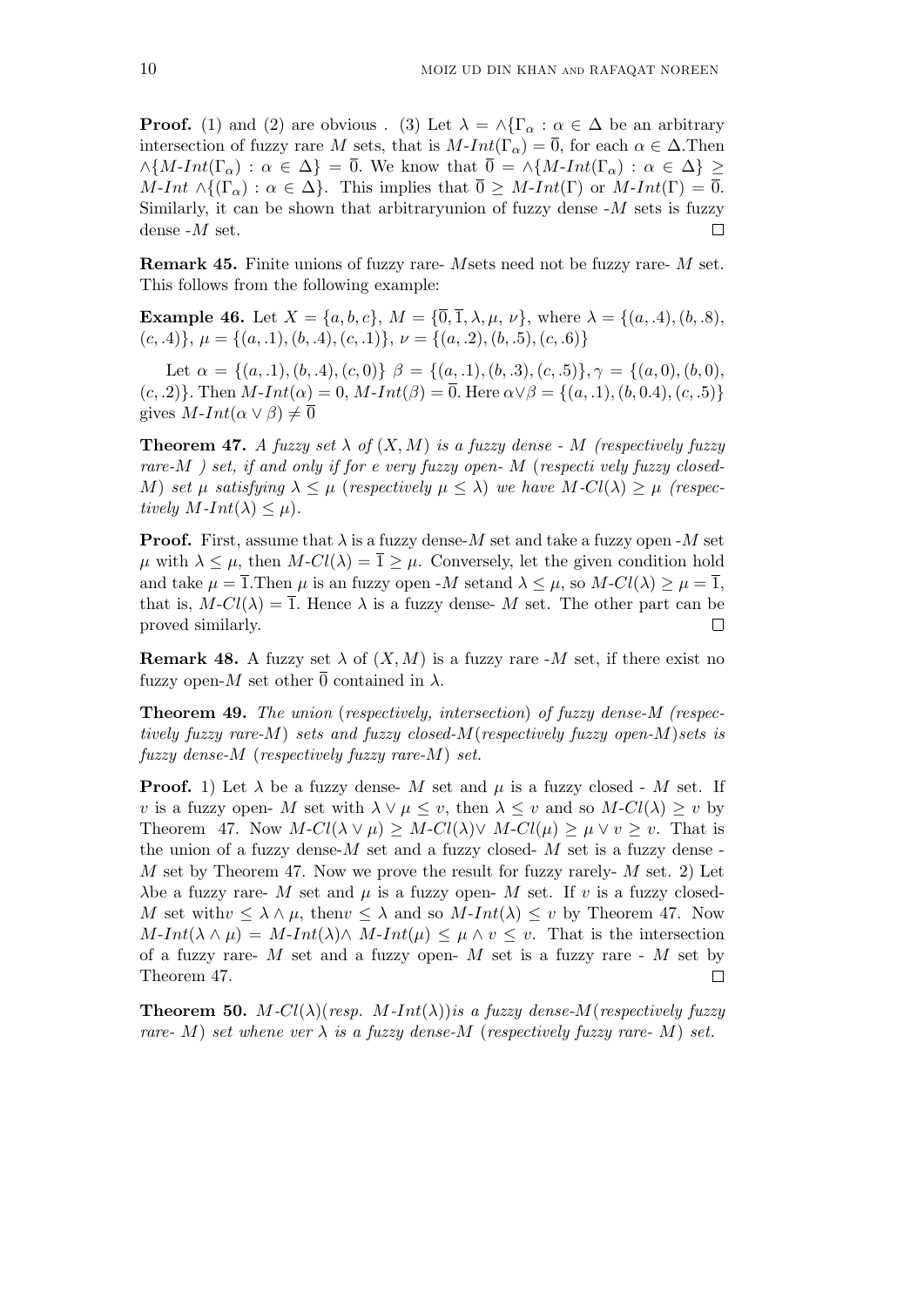**Proof.** Let  $\lambda$  be a fuzzy dense-*M* set. Hence  $M$ - $Cl(\lambda) = \overline{1}$ .

This implies that  $M$ - $Cl(M$ - $Cl(\lambda)) = M$ - $Cl(1) = \overline{1}$ , this proves that  $M$ - $Cl(\lambda)$ is be a fuzzy dense-*M* set.  $\Box$ 

**Remark 51.** Let  $(X, M)$  be a fuzzy minimal structure formed from the fuzzy topological space  $(X, T)$ . Then, if a subset  $\lambda$  of  $(X, M)$  is a fuzzy dense set, it is a fuzzy dense *M*-set, since  $Cl(\lambda) \leq M \cdot Cl(\lambda)$ .

Similarly, if a fuzzy set  $\lambda$  of  $(X, M)$  is a fuzzy rare set, then it is a fuzzy rare-*M* set.

**Remark 52.** A fuzzy set  $\lambda$  of  $(X, M)$  is said to be a fuzzy closed rare -*M* (respectively, fuzzy open dense-*M*) set if the fuzzy set  $\lambda$  is both a fuzzy closed -*M* set and a fuzzy rare-*M* set (respecti vely a fuzzy open-*M* set and a fuzzy dense-*M* set).

**Example 53.** Let  $X = \{a, b, c\}$ ,  $M = \{\overline{0}, \overline{1}, \lambda, \mu\}$ , where  $\lambda = \{(a, 0.7), (b, 0.4),$  $(c, 0)$ ,  $\mu = \{(a, 0.5), (b, 1), (c, 0)\}.$ 

Let  $\alpha = \{(a, 0.3), (b, 0), (c, 1)\}\$ , M-Int $(\alpha) = \overline{0}$  and M-Cl( $\alpha$ ) =  $\{(a, 0.3), (b, 0),$  $(c, 1)$ } =  $\alpha$ . Then  $\alpha$  is fuzzy closed rare- *M* set.

**Remark 54.** Let  $\lambda$  be a fuzzy dense-*M* set that is  $M - Cl(\lambda) = \overline{1}$ . Then there exists an fuzzy open dense  $-M$  set  $\mu$  containing  $\lambda$ .

**Example 55.** Let  $X = \{a, b, c\}$ ,  $M = \{\overline{0}, \overline{1}, \lambda, \mu, \nu\}$ , Where  $\lambda = \{(a, 0.7), (b, 0.4),$  $(c, 1)$ *}*,  $\mu = \{(a, 0.5), (b, 1), (c, 1)\}$ ,  $\nu = \{(a, 0.6), (b, 1), (c, 1)\}$ .

Let  $\alpha = \{(a, 0.7), (b, 1), (c, 1)\}$ ,  $\beta = \{(a, 0.6), (b, 0.7), (c, 1)\}$ . Then M-*Int*( $\alpha$ ) =  $\alpha$  and *M*-*Cl*( $\alpha$ ) =  $\overline{1}$ , *M*-*Cl*( $\beta$ ) =  $\overline{1}$  implies  $\beta \leq \alpha$ .

**Theorem 56.** *A fuzzy set* Γ *of* (*X, M*) *is a fuzzy closed rare-M set, if and only if* Γ *is a fuzzy closed -M set which does not contain any fuzzy open -M set other than*  $\overline{0}$ *.* 

**Proof.** Let  $\Gamma$  be a fuzzy closed rare -*M* set, then by definition  $M$ - $Int(\Gamma) = \overline{0}$ and  $M$ - $Cl(\Gamma) = \Gamma$ . This shows  $\Gamma$  is a fuzzy closed -*M* set which does not contain any fuzzy open  $-M$  set other than  $\overline{0}$ .

**Theorem 57.** *A fuzzy set*  $\lambda$  *of*  $(X, M)$  *is a fuzzy open dense-M set, if and only if λ is a fuzzy closed - M set which does not contain any fuzzy open M-set other than*  $\overline{1}$ *.* 

**Proof.** Let  $\lambda$  be a fuzzy open dense -*M* set,then by definition  $M$ -*Int*( $\lambda$ ) =  $\lambda$ and  $M\text{-}Cl(\lambda) = \overline{1}$ . This shows that  $\Gamma$  is a fuzzy open- $M$  set, which does not contain any fuzzy closed- $M$  set other than  $\overline{1}$ .  $\Box$ 

**Theorem 58.** If a fuzzy set  $\lambda$  of  $(X, M)$  is a fuzzy dense-M set, then M- $Fr(\lambda) = \overline{1} - M \cdot Int(\lambda)$ .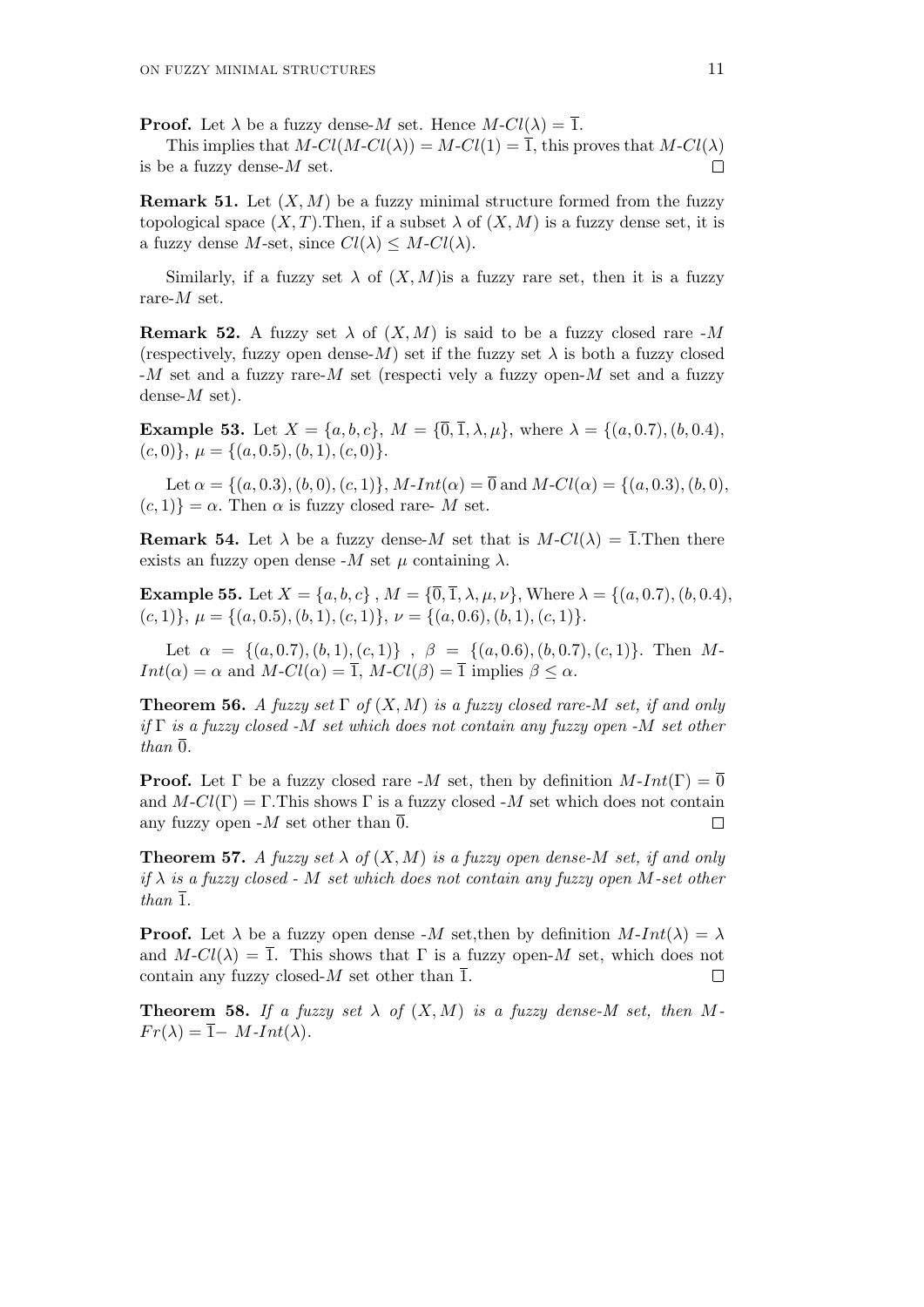**Proof.** Let  $\lambda$  be a fuzzy dense M set that is  $M$ - $Cl(\lambda) = \overline{1}$ , then  $M$ - $Fr(\lambda) =$ *M*-*Cl*( $\lambda$ ) $\wedge$  *M*-*Cl*( $\overline{1} - \lambda$ ) =  $\overline{1} \wedge$  *M*-*Cl*( $\overline{1} - \lambda$ ) =  $\overline{1} - M$ -*Int*( $\lambda$ ) □

**Theorem 59.** If fuzzy set  $\lambda$  of  $(X, M)$  is a fuzzy rare M set, then  $M$ - $Fr(\lambda)$  =  $M$ *-Cl*( $\lambda$ )*.* 

**Proof.** Let  $\lambda$  be a fuzzy rare M set. Then  $M$ -*Int*( $\lambda$ ) =  $\overline{0}$ . Now  $M$ - $Fr(\lambda)$  =  $M$ - $Cl(\overline{\lambda}) \wedge M$ - $Cl(\overline{1} - \lambda) = M$ - $Cl(\lambda) \wedge (\overline{1} - M$ - $Int(\lambda)) = M$ - $Cl(\lambda) \wedge (\overline{1} - \overline{0}) =$  $M$ *-Cl*( $\lambda$ )  $\Box$ 

**Theorem 60.** *A fuzzy set*  $\lambda$  *of*  $(X, M)$  *is a both fuzzy dense* -*M set and a fuzzy rare-M set, if and only if*  $M$ *-Fr(* $\lambda$ *)* =  $\overline{1}$ *.* 

**Proof.** Necessity follows from the Theorem 58. Conversely, let  $M-Fr(\Gamma) = \overline{1}$ , then  $M$ - $Cl(\lambda) \wedge M$ - $Cl(\overline{1} - \lambda) = \overline{1}$  i.e  $M$ - $Cl(\lambda) = \overline{1} \rightarrow (i)$  and  $M$ - $Cl(\overline{1} - \lambda) =$  $\overline{1} \rightarrow (ii)$ . By (*i*) we get  $\lambda$  is fuzzy dense *M* set and from (*ii*)  $M$ - $Cl(\overline{1} - \lambda) = \overline{1} M\text{-}Int(\lambda) = \overline{1}$  i.e  $M\text{-}Int(\lambda) = \overline{0}$ , hence  $\lambda$  is fuzzy rare-*M* set. This completes the proof.  $\Box$ 

**Theorem 61.** *In fuzzy minimal structure* (*X, M*)

- 1.  $\overline{0}$  is a fuzzy closed rare-*M* set;
- 2. Arbitrary intersections of fuzzy closed rare -*M* sets are fuzzy closed rare -*M* set.

**Proof.** (1) is obvious. (2) Let  $\{\lambda_i : i \in I\}$  be a collection of fuzzy closed rare  $-M$  sets, i.e  $M$ - $Cl(\lambda_i) = \lambda_i$  and  $M$ - $Int(\lambda_i) = \overline{0} \ \forall \ i = 1, 2, 3 \ldots$ ...Consider  $M\text{-}Cl \wedge {\lambda_i : i \in I} = \wedge {M\text{-}Cl(\lambda_i) : i \in I} = \wedge {\lambda_i : i \in I}.$  This proves that arbitrary intersection of fuzzy closed- *M*sets is fuzzyclosed-*M* set. Again, since each  $\lambda_i$  is rare- *M* set, therefore,  $M$ -*Int*( $\lambda_i$ ) = 0. Consider  $M$ -*Int*  $\wedge$  { $\lambda_i$  :  $i \in$ *I*<sup>}</sup> ∧ { $M - Int(\lambda_i) : i \in I$ } = ∧{ $\overline{0}$ } =  $\overline{0}$ . This completes the proof.  $\Box$ 

**Remark 62.**  $\overline{1}$  is not fuzzy closed rare- *M* set, since  $\overline{1}$  is a fuzzy closed -*M* set but not a fuzzy rare-*M* set. Also arbitrary unions of fuzzy closed rare-*M* sets need not be fuzzy closed rare M sets.

# **5. Fuzzy rarely-***M* **continuous functions**

In this section we will define fuzzy rarely-*M* continuous function and give some characterizations of such functions.

**Definition 63.** *A function*  $f : (X, M_X) \rightarrow (Y, M_Y)$  *is called fuzzy rarely-M continuous function at*  $x_\alpha$ *, if for a fuzzy open -M* set  $\mu$  *containing*  $f(x_\alpha)$ *, there exists a fuzzy rare-M set*  $R_\mu$ *with*  $\mu \wedge M$ - $Cl(R_\mu) = \overline{0}$  *and a fuzzy open-M set*  $\Gamma$ *containing*  $x_{\alpha}$ *, such that*  $f(\Gamma) \leq \mu \vee R_{\mu}$ *.*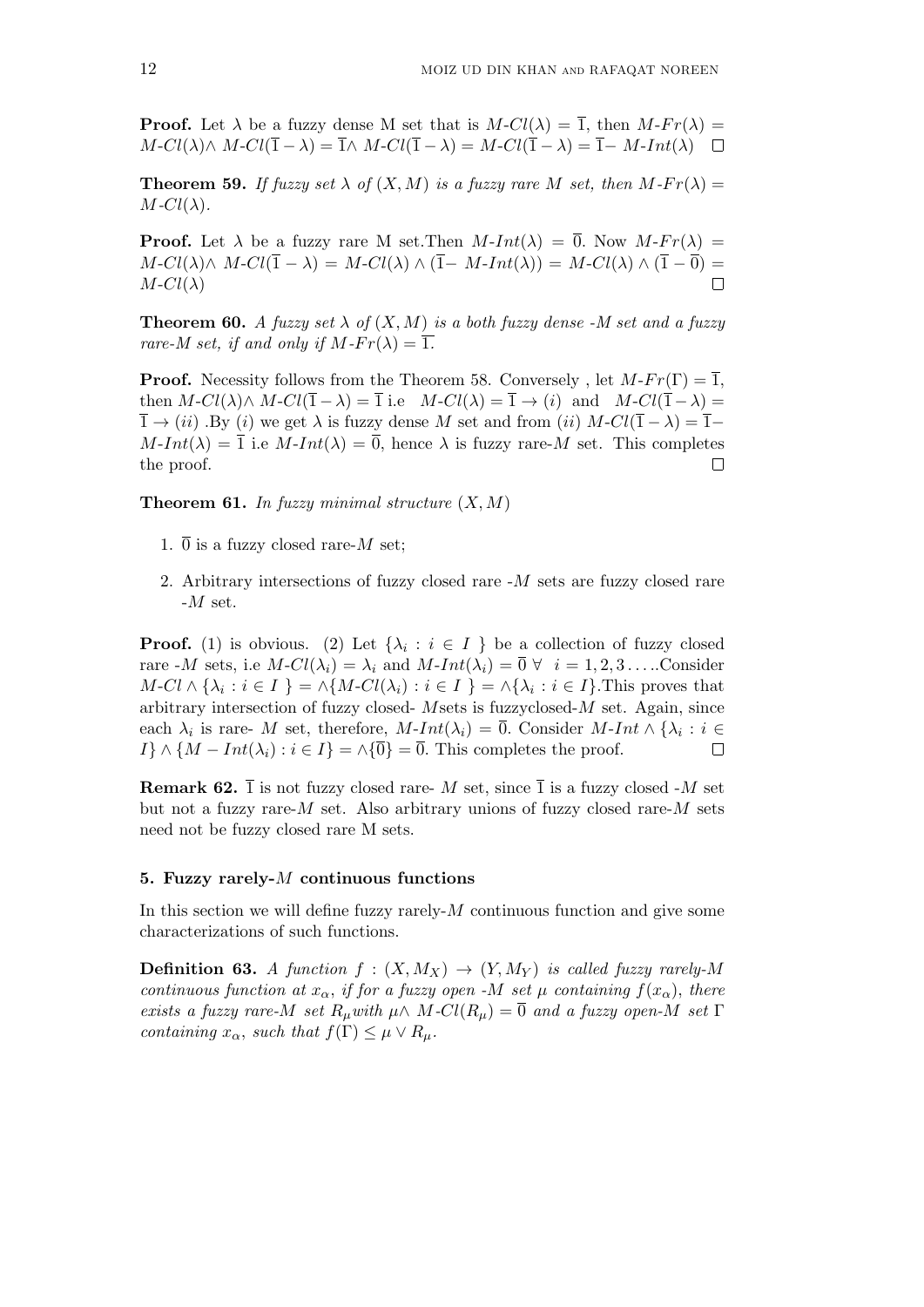**Remark 64.** Every fuzzy *M*- continuous function is fuzzy rarely *M*- continuous. However converse is not true in general.

**Theorem 65.** *Let*  $g: (X, M_X) \to (Y, M_Y)$  *be a fuzzy M continuous and injection, then g preserves fuzzy rare-M sets.*

**Proof.** Suppose that  $\Gamma_u$  is a fuzzy rare-*M* set in  $(X, M_X)$ , but  $g(\Gamma_u)$  is not a fuzzy rare-*M* set in  $(Y, M_Y)$ . Then  $M$ -*Int* $(g(\Gamma_u)) \neq \overline{0}$ .

So, there exist a fuzzy open  $-M$  set *v* other than  $\overline{0}$  contained in  $g(\Gamma_u)$ . Since g is injective,  $g^{-1}(v) \leq \Gamma_u$ . Since g is fuzzy M continuous function, therefore,  $g^{-1}(v)$  is a fuzzy open-*M* set.But this contradicts the fact that  $\Gamma_u$  is fuzzy rare-*M* set. Hence *g* preserves fuzzy rare - *M* sets.  $\Box$ 

**Theorem 66.** The following statements are a like for a function  $f : (X, M_X) \rightarrow$  $(Y, M_Y)$ .

- 1. The function f is fuzzy rarely  $-M$  continuous at a fuzzy point  $x<sub>\alpha</sub>$  of  $(X, M_X);$
- 2. For each fuzzy open  $-M$  set  $\mu$  containing  $f(x_{\alpha})$ , there exists a fuzzy open  $-M$  set  $\Gamma$  containing  $x_{\alpha}$ , such that  $M$ - $Int(f(\Gamma) \wedge (\overline{1} - \mu)) = \overline{0}$ ;
- 3. For each fuzzy open  $-M$  set  $\mu$  containing  $f(x_{\alpha})$ , there exists a fuzzy open  $-M$  set  $\Gamma$  containing  $x_{\alpha}$  such that  $M\text{-}Int(f(\Gamma)) \leq M\text{-}Cl(\mu)$ .
- **Proof.** 1.  $\rightarrow$  **2***.* Let  $\mu$  be a fuzzy open -*M* set containing  $f(x_{\alpha})$  in  $(Y, M_Y)$ . Since  $\mu$  is fuzzy open -*M* set, therefore,  $\mu = M$ -*Int*<sub>*Y*</sub>( $\mu$ )  $\lt M$ -*Int*<sub>*Y*</sub>( $M$ - $Cl_Y(\mu)$ *)*. Also *M*-*Int*<sub>*Y*</sub>(*M*-*Cl*<sub>*Y*</sub>( $\mu$ )) is a fuzzy open -*M* set containing  $f(x_0)$ . Since *f* is fuzzy rarely *M*-continuous function, there exists a fuzzy rare-*M* set  $R_\mu$  with  $M$ -*Int*<sub>*Y*</sub>( $M$ - $Cl$ <sub>*Y*</sub>( $\mu$ )) $\wedge$   $M$ - $Cl$ <sub>*Y*</sub>( $R_\mu$ ) =  $\overline{0}$  and a fuzzy open -M set  $\Gamma$  containing  $x_{\alpha}$ , such that  $f(\Gamma) \leq M$ -*Int*<sub>*Y*</sub> ( $M$ -*Cl*<sub>*Y*</sub> ( $\mu$ )) $\lor R\mu$ . We have

$$
M\text{-}Int_Y(f(\Gamma) \land (\overline{1} - \mu)) = M\text{-}Int_Y(f(\Gamma)) \land M\text{-}Int_Y(\overline{1} - \mu)
$$
  
\n
$$
\leq M\text{-}Int_Y(M\text{-}Cl_Y(\mu) \lor R_{\mu}) \land M\text{-}Int_Y(\overline{1} - \mu)
$$
  
\n
$$
= M\text{-}IntY_Y(M\text{-}Cl(\mu)) \lor (M\text{-}Int(R_{\mu})) \land (\overline{1} - M\text{-}Cl_Y(\mu))
$$
  
\n
$$
= M\text{-}Int_Y(M\text{-}Cl_Y(\mu)) \land (\overline{1} - M\text{-}Cl_Y(\mu)) = \overline{0}.
$$

- 2.  $\rightarrow$  **3***.* Consider (2) *M*-*Int*(*f*(Γ)) $\land$  *M*-*Int*( $\overline{1}$  *-*  $\mu$ ) =  $\overline{0}$ *.* This implies *M*- $Int(f(\Gamma)) \wedge (\overline{1} - M - Cl(\mu)) = \overline{0}$ . This implies  $M$ -*Int*( $f(\Gamma) \leq M - Cl(\mu)$ *,* this proves (3).
- 3.  $\rightarrow$  **1***.* Let  $\mu$  be a fuzzy open -*M* set containing  $f(x_{\alpha})$ *.* Then by (3)*,* there exists a fuzzy open- *M* set  $\Gamma$  containing  $x_\alpha$ , such that  $M\text{-}Int(f(\Gamma)) \leq$ *M*-*Cl*( $\mu$ )). We consider  $f(\Gamma) = (f(\Gamma) - M$ -*Int*( $f(\Gamma)$ )*∨ M*-*Int*( $f(\Gamma)$ ) *≤* (*f*(Γ)*− M*-*Int*(*f*(Γ)))*∨ M*-*Cl*(*µ*)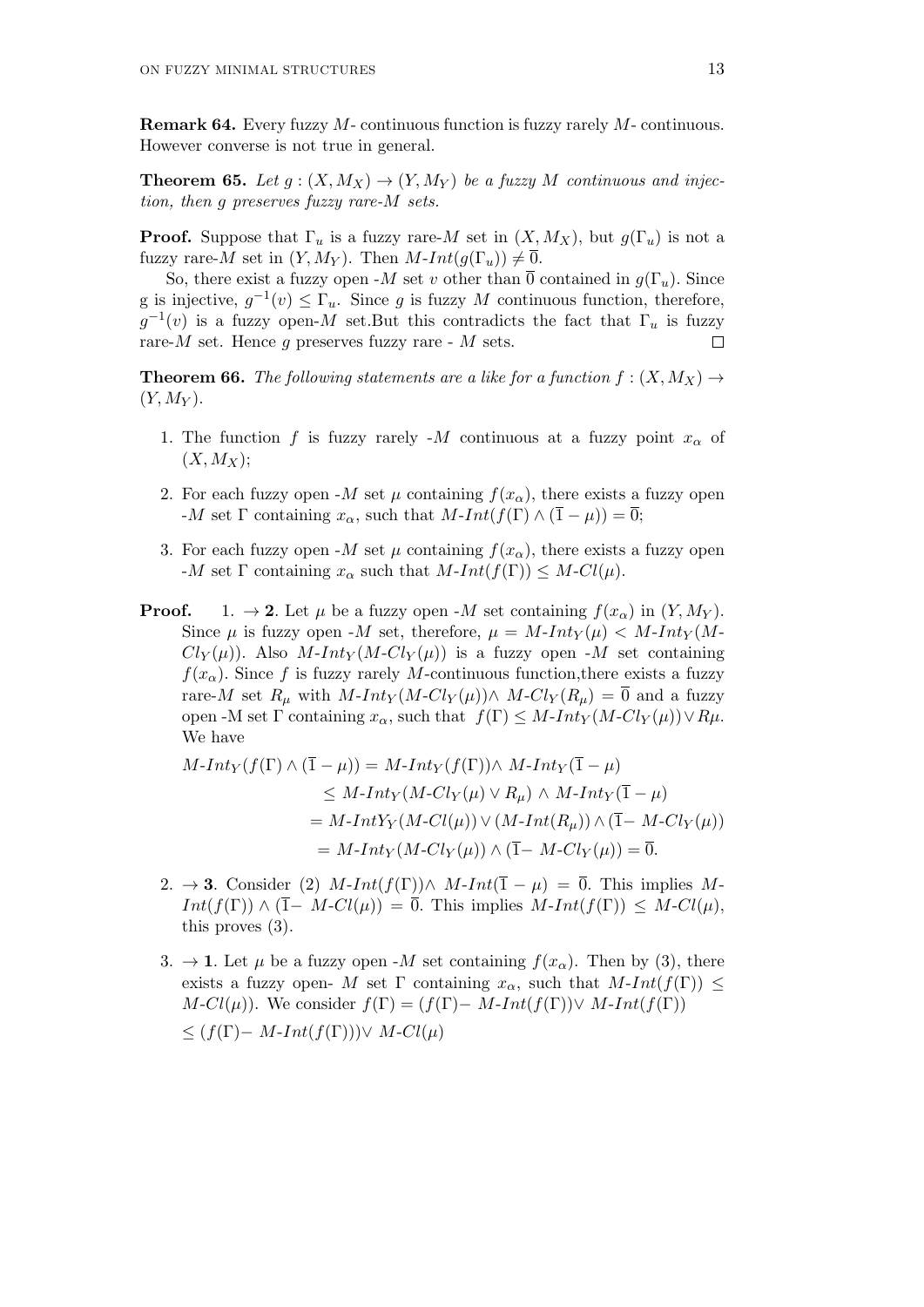$$
= (f(\Gamma) - M\text{-}Int(f(\Gamma))) \vee \mu \vee (M\text{-}Cl(\mu) - \mu)
$$
  
= ((f(\Gamma) - M\text{-}Int(f(\Gamma))) \wedge (\overline{1} - \mu)) \vee \mu \vee (M\text{-}Cl(\mu) - \mu).

put  $R_1 = (f(\Gamma) - M \cdot Int(f(\Gamma))) \wedge (\overline{1} - \mu)$  and  $R_2 = (M \cdot Cl(\mu) - \mu)$ . Then *R*<sub>1</sub> and *R*<sub>2</sub> are fuzzy rare-*M* sets. Moreover  $R_{\mu} = R_1 \vee R_2$  is a rare -*M* set, such that  $M$ - $Cl(R_\mu) \wedge \mu = \overline{0}$  and  $f(\Gamma) \leq \mu \vee R_\mu$ . This shows that f is rarely- *M* continuous.

**Theorem 67.** Let  $f : (X, M_X) \to (Y, M_Y)$  be a fuzzy rarely- M continuous *function and q*:  $(Y, M_Y) \rightarrow (Z, M_Z)$  *a one to one fuzzy M continuous function. Then*  $g \circ f : (X, M_X) \to (Z, M_Z)$  *is fuzzy rarely-M continuous.* 

**Proof.** Let  $x_{\alpha}$ be a fuzzy point of  $(X, M_X)$ and  $g \circ f(x_{\alpha}) \in \mu$ , where  $\mu$  is an open *M*-set in *Z.* By hypothesis, *g* is fuzzy *M*-continuous, therefore there exists a fuzzy open *M*-set  $\nu$  in *Y* containing  $f(x_\alpha)$  such that  $g(\nu) \leq \mu$ . Since f is fuzzy rarely- *M* continuous therefore there exists a fuzzy rare -*M*-set  $R_G$  in *Y* with  $M\text{-}Cl(R_G)\wedge \nu = 0$ , and a fuzzy open- $M$  set  $\lambda$  containing  $x_\alpha$  such that  $f(\lambda) \leq \nu \vee R_G$ . Since fuzzy rare *M*-set are preserved under fuzzy *M* continuous function, therefore  $g(R_G)$  is fuzzy rare M-set in *Z*. Now  $g \circ f(\lambda) \leq g(\nu \vee R_G) \leq$  $g(\nu) \vee g(R_G) \leq \mu \vee g(R_G)$ . This proves that  $g \circ f$  is fuzzy rarely- M continuous function. This completes the proof.  $\Box$ 

#### **References**

- [1] M. Alimohammady, S. Jafari and M. Roohi, *Fuzzy minimal connected sets*, Gull. Kerala Math. Assoc., 5(1)(2008), 1-15.
- [2] M. Alimohammady, and M. Roohi, *Fixed point in minimal spaces*, Nonlinear Anal. Model. Control, 10 (4) (2005), 305-314.
- [3] M. Alimohammady, and M. Roohi, *Compactness in fuzzy minimal spaces*, Chaos, Solitons & Fractals, 28 (4)(2006), 906-912.
- [4] M. Alimohammady, and M. Roohi, *Fuzzy minimal structure and fuzzy minimal vector spaces*, Chaos, Solitons & Fractals, 27(3)(2006), 599-605.
- [5] M. Alimohammady and M. Roohi, *Linear minimal space*, Chaos, Solitons & Fractals, 33 (4) (2007), 1348-1354.
- [6] N. Gourgaki, *General Topology*, Part I, Addison Wesley, Reading, Mass., 1996.
- [7] C.L. Chang, *Fuzzy topological spaces*, J. Math. Anal. Appl., 24 (1968), 182- 190.

 $\Box$